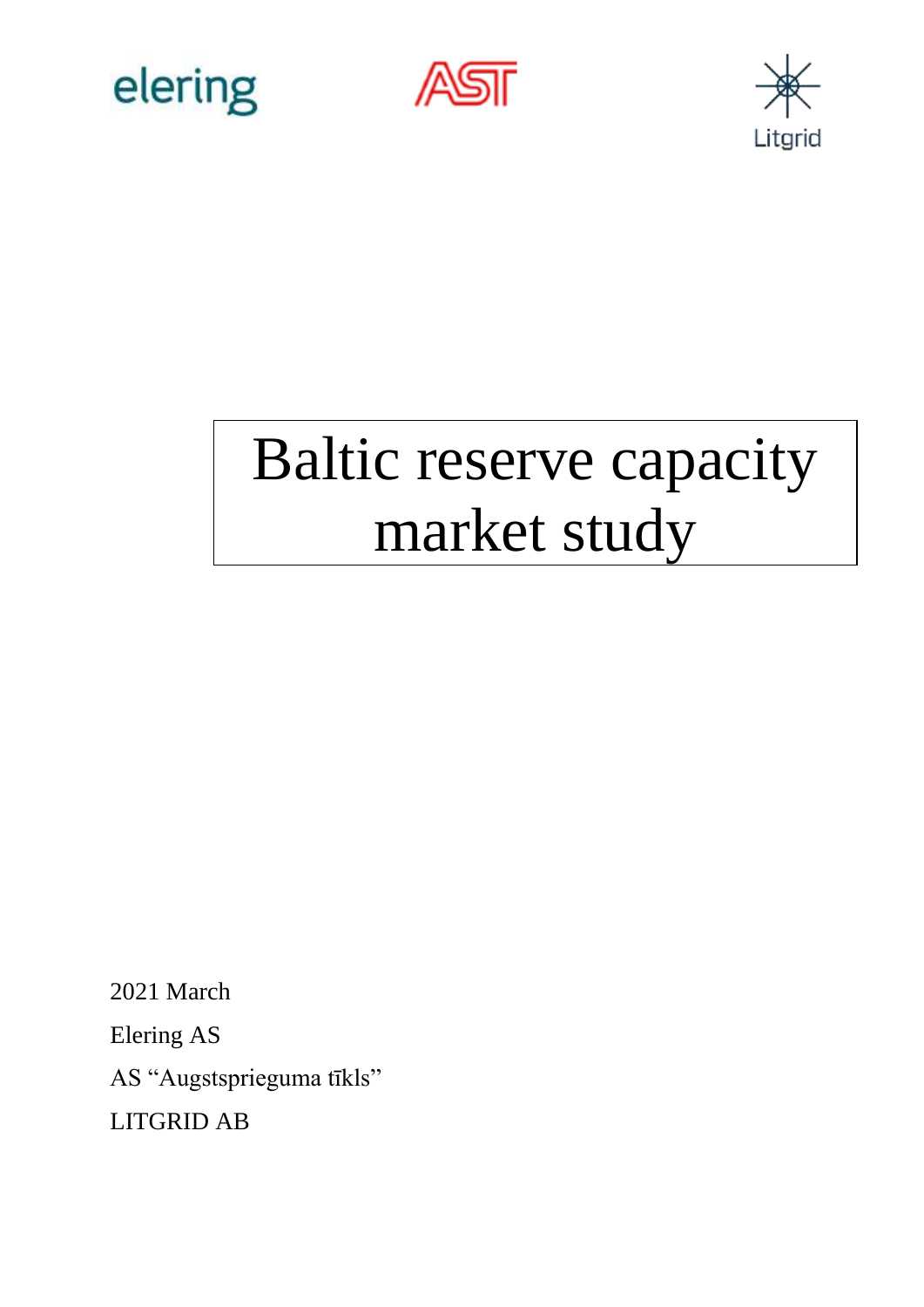## **Table of Contents**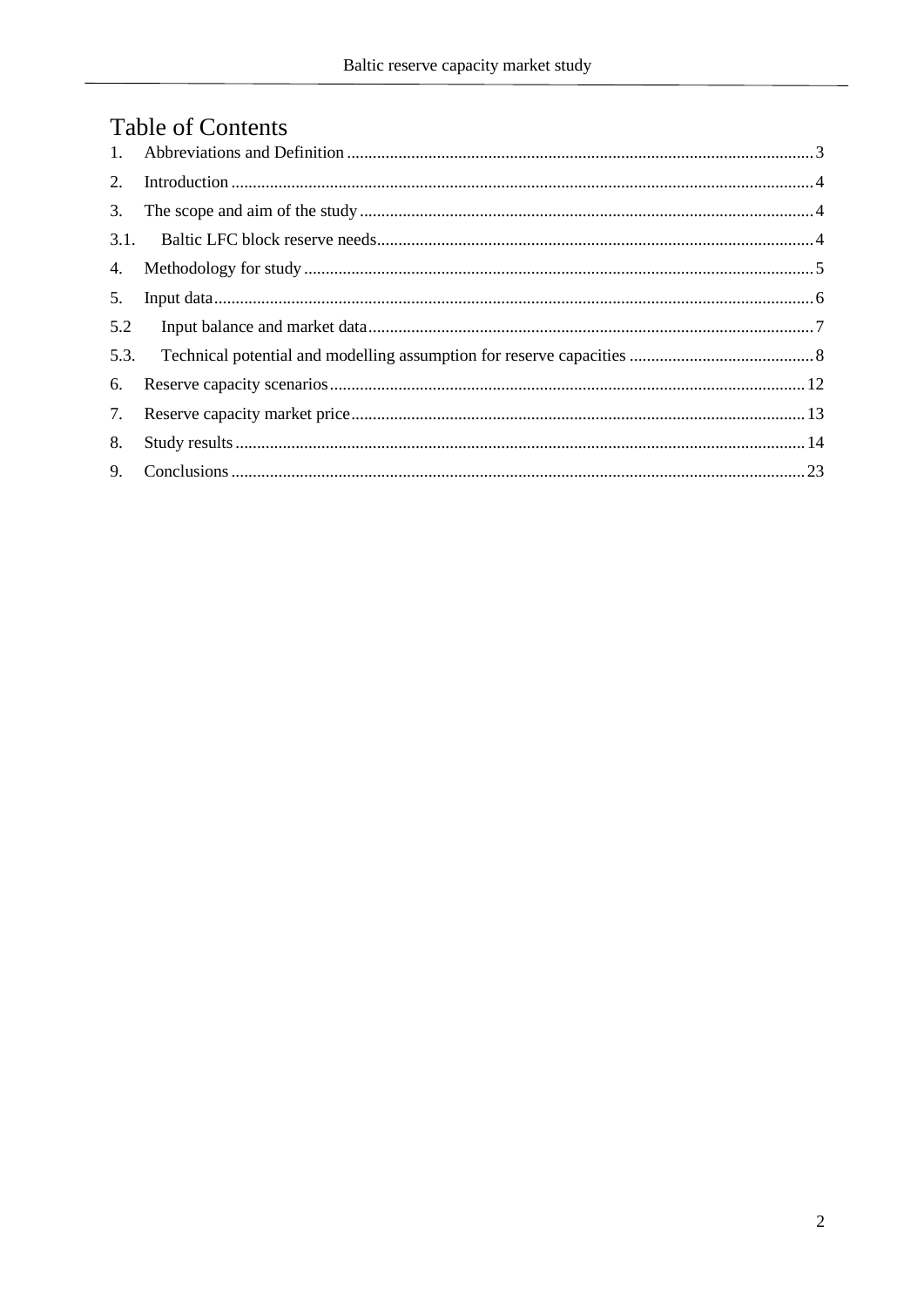#### <span id="page-2-0"></span>**1. Abbreviations and Definition**

- aFRR Automatically activated Frequency Restoration Reserve
- BESS Battery Energy Storage System
- CESA Continental Europe Synchronous Area
- ENTSO-E European Network of Transmission System Operators for Electricity
- FCR Frequency Containment Reserve
- FRR Frequency Restoration Reserve
- HP High Price scenario
- LFC Load Frequency Control
- LP Low Price scenario
- IR The Investment Request of the Baltic synchronization project phase II
- mFRR Manually activated Frequency Restoration Reserve
- NRA National Regulatory Authorities
- NT National Trends scenario
- SAFA Synchronous Area Framework Agreements
- TSO Transmission System Operator
- TYNDP Ten Year Network Development Plan
- MOP Maximum Operation Power
- IPS/UPS Integrated Power System/Unified Power System of Russia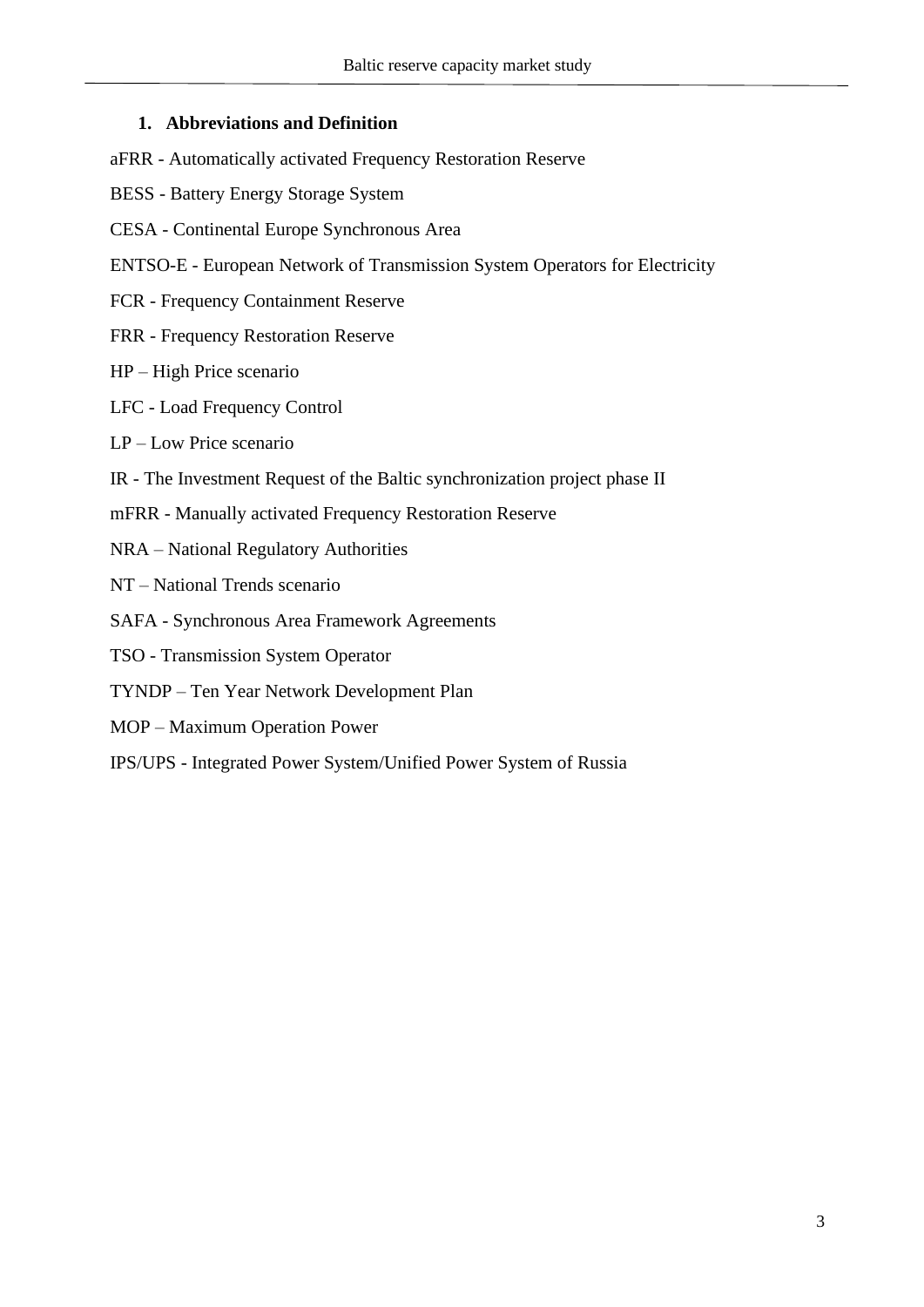#### <span id="page-3-0"></span>**2. Introduction**

Taking into consideration the Baltic desynchronization of IPS/UPS synchronous area and synchronization to CESA the TSOs of Baltic States shall have to follow and start operating LFC processes required by the Continental Europe SAFA.

Taking into consideration no balancing capacity market has been established in the Baltic States and the offer of balancing services has not been developed, especially in the field of FCR and aFRR, Latvian and Lithuanian TSOs included also BESS in the IR for stable and secure synchronized operations with Continental Europe network, that will support the service of FCR and FRR in a synchronization process with Continental Europe network. Baltic states NRAs are in a position, that the transparent and non-discriminatory market test with standard technical requirements and level playing field in each country must be carried out with relevant market participants not limited within a single country's boundaries. The Market test study includes prefeasibility analysis aiming to develop possible scenarios for the year 2025.

#### <span id="page-3-1"></span>**3. The scope and aim of the study**

The aim of the Market test study is to assess the feasibility and economic impact of provision of FCR and FRR.

Baltic TSOs perform FCR and FRR balancing capacity market test study (hereinafter - study) with following objective:

- 1) evaluate potential of FCR and FRR balancing capacities if it is theoretically feasible to ensure sufficient FCR and FRR reserves to meet the needs of each LFC area separately and in common Baltic LFC block:
	- a) without exchange of balancing capacities;
	- b) with exchange of balancing capacities within Baltic LFC block;

c) with exchange of balancing capacities within Baltic LFC block and with possible exchanging with neighbouring LFC blocks.

2) the potential cost to each LFC area for procurement of required reserves in each scenario.

Prefeasibility analysis was performed by using ENTSO-E TYNDP 2030 data the power system of the Baltic countries in forward-looking scenario and quantitatively assessing the feasibility and economic impact of FCR and FRR procurement under different conditions.

#### <span id="page-3-2"></span>**3.1.Baltic LFC block reserve needs**

According LFC concept document following reserve needs have been used:

|           | <b>FCR</b> | aFRR               |     |        | mFRR     |
|-----------|------------|--------------------|-----|--------|----------|
|           | +/-. MW    | DOWN, MW<br>UP, MW |     | UP, MW | DOWN, MW |
| EE        |            | 40                 | 40  | 209    | 257      |
| LV        |            | 30                 | 30  | 145    |          |
| <b>LT</b> |            | 60                 | 60  | 226    | 276      |
| Total     |            | 130                | 130 | 580    | 570      |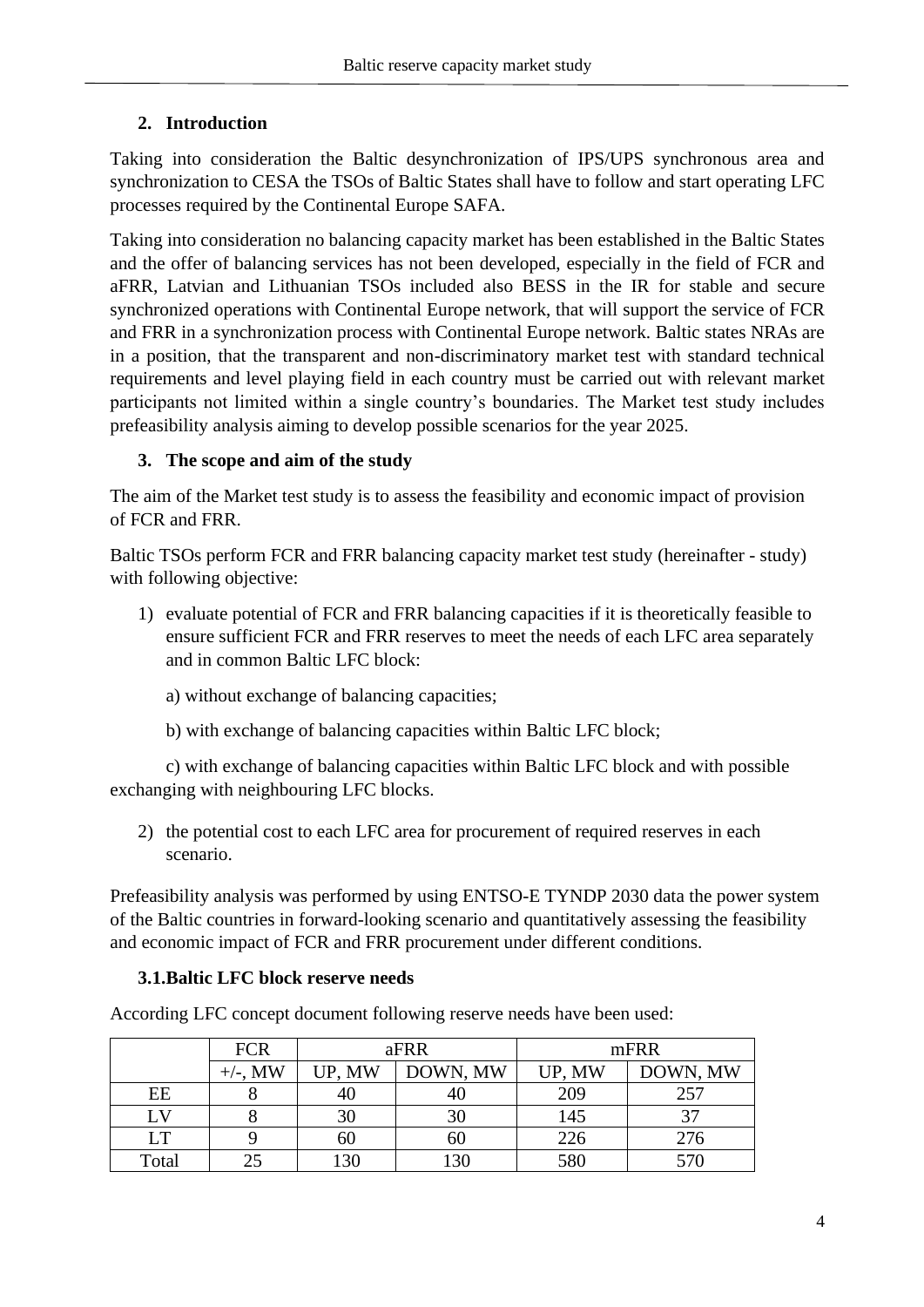#### <span id="page-4-0"></span>**4. Methodology for study**

- 1) Technical limitation and parameters for study are set in accordance with Baltic LFC concept document:
	- a) theoretical ability of generating units or reserve providing groups to provide FCR and FRR reserves in each LFC area;
	- b) the required amount of FCR and FRR reserves for the Baltic LFC block and for each LFC area;
	- c) limits for exchange with FCR and FRR reserves within LFC block;
	- d) limits for exchange with FCR and FRR reserves outside LFC block;
	- e) available cross-zonal capacities for exchange of FCR and FRR reserves outside Baltic LFC block.
	- f) Possible provisioning of the amount of FCR and FRR reserves per reserve-providing unit or reserve-providing group.
- 2) Market data for potential FCR and FRR balancing capacity bids:
	- a) Volume (MW) is equal to theoretical ability of generating units or reserve providing groups
	- b) Price (EUR/MWh) is evaluated based on cost-based method
- 3) Market simulation method:
	- a) Market simulation consider all technical limitations and parameters and market data;
	- b) Balancing Market clearing is simulated with objective function to minimize the procurement costs;
	- c) Marginal Balancing capacity price method is applied for market simulation.
- 4) Minimum requirements implemented in 2025-2030 ENTSO-E data adopted for the market simulation are the following:
	- a) Performing calculation over a period of one year, with an hourly time discretization
	- b) Modelling of technical constraints which characterize providers of FCR and FRR
- 5) Input data and assumptions are the following:
	- a) the forecasted amount of required reserves for common LFC block in each LFC area (FCR, FRR – aFRR, mFRR) according LFC concept document;
	- b) a List of generators for the provision of frequency control services;
	- c) FCR and FRR reserves limits per reserve-providing unit or reserve-providing group;
	- d) FCR and FRR reserves limits for the sharing within Baltic LFC block and minimum amount of LFC area reserve obligation;
	- e) FCR and FRR reserves limits for the sharing outside the Baltic LFC block;
	- f) Information about the power system evolution according to target year 2030. This input will be based on the following ENTSO-E data for each Baltic country:
		- Generation costs (Fuel costs, efficiency, CO2 emission costs);
		- Hourly profiles of:
			- $\triangleright$  Generator units or reserve providing group
			- ➢ Hourly import-export profiles on all Baltic country borders as a result of ENTSO-E Pan-European market simulations in 2025-2030
- 6) Output data are the following:
	- a) required and the theoretical ability of each LFC area to provide the FCR and FRR reserves capacities on hourly basis throughout the year (MW):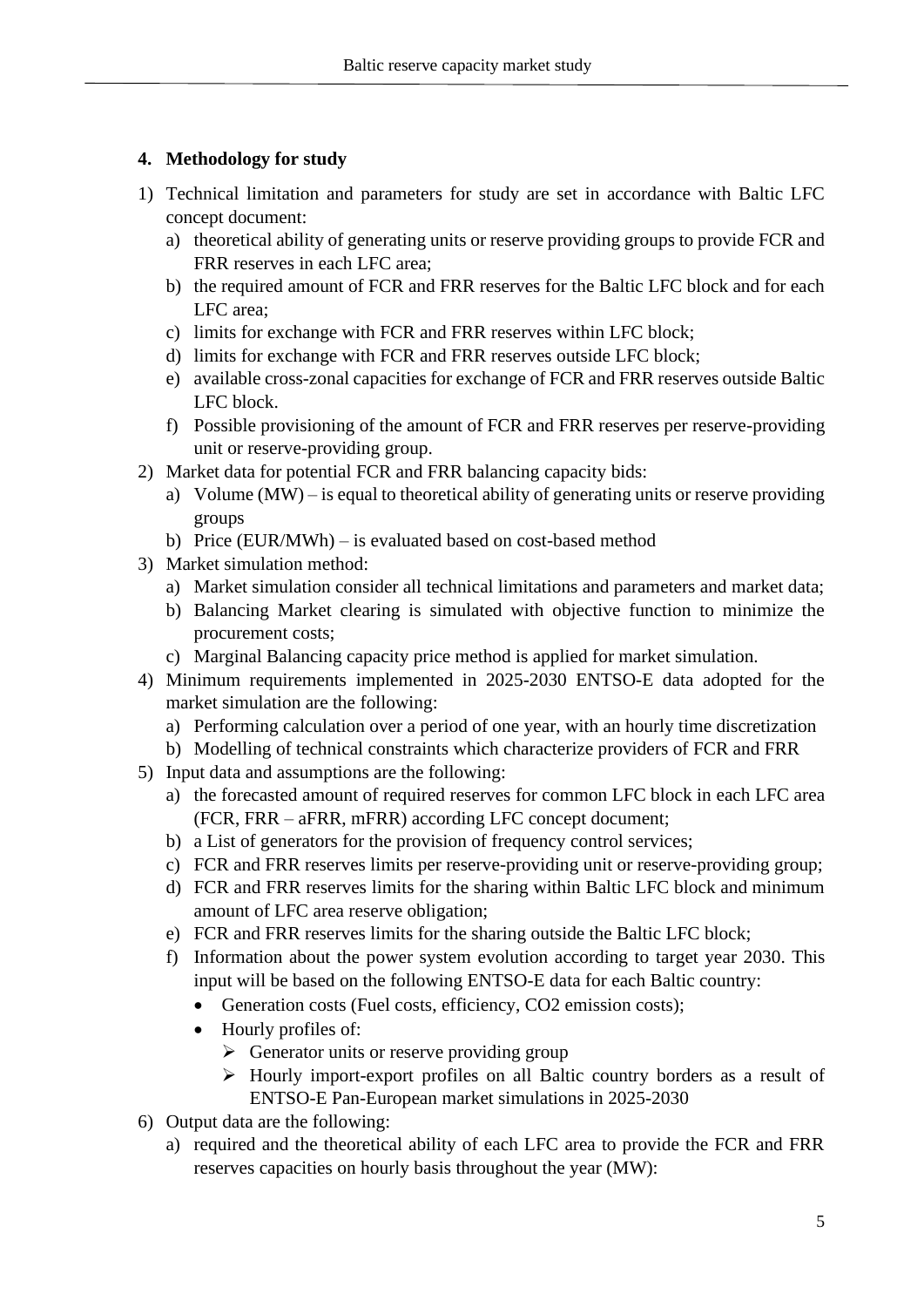- without the N-1 criterion
- Considering the N-1 criterion (disconnection of the largest provisioning unit)
- b) the potential cost to each LFC area of providing the total required reserves, compared to reserve costs incurred today
- c) required and the theoretical ability of Baltic LFC block to provide the FCR and FRR reserves capacities on hourly basis throughout the year (MW):
	- without the N-1 criterion
	- Considering the N-1 criterion (disconnection of the largest provisioning unit)
- d) the potential cost to each LFC area of providing the total required reserves compared to reserve costs incurred today and with first scenario;
- e) required and the theoretical ability of Baltic LFC block to provide the FCR and FRR reserves capacities on hourly basis throughout the year (MW) by exchanging with balancing capacities with neighbouring LFC blocks
	- without the N-1 criterion
	- Considering the N-1 criterion (disconnection of the largest provisioning unit)
- f) the potential cost to each LFC area of providing the total required reserves compared to reserve costs incurred today and with second scenario.

## <span id="page-5-0"></span>**5. Input data**

## **5.1. Description of the selected Market test scenario**

For the Baltic reserve capacity market test study was selected ENTSO-E Best Estimate 2030 Scenario (TYNDP 2020 link: <https://tyndp.entsoe.eu/maps-data>) due to more accurately reflection the cross-border interconnection capacity of the Baltic States and the state of potential electricity generating sources after desynchronization from IPS/UPS.

The TYNDP scenarios include a "Best Estimate" scenario for the short and medium term (including a merit order sensitivity between coal and gas in 2020 and 2025). It is on track by 2030 to meet the decarbonization targets set out by the EU.

The Best Estimate scenarios for 2020 and 2025 are based on TSO perspective, reflecting all national and European regulations in place, whilst not conflicting with any of the other scenarios. A sensitivity analysis regarding the merit order of coal and gas in the power sector is included for 2025 following stakeholder input regarding the uncertainty on prices, even in the short term. These are described as 2020 Coal Before Gas (CBG) and 2025 Gas Before Coal (GBC). By 2030, the storylines dictate that gas is before coal in the merit order, driven by prices and the need to reduce emissions.

## EUCO2030 Scenario (TYNDP 2020)

External Scenario: Based on EUCO 2030 is a core policy scenario produced by the European Commission. The scenario models the achievement of the 2030 climate and energy targets as agreed by the European Council in 2014 but including an energy efficiency target of 30 %. The ENTSOs both welcome this new collaboration with the European Commission and welcome further cooperation. As part of the European Commission's (EC) impact assessment work in 2016, EUCO 2030 was a core policy scenario, created using the PRIMES model and the EU Reference Scenario 2016 as a starting point. EUCO2030 scenario was prepared by a consortium led by E3Mlab, hosted at the National Technical University of Athens (NTUA), and including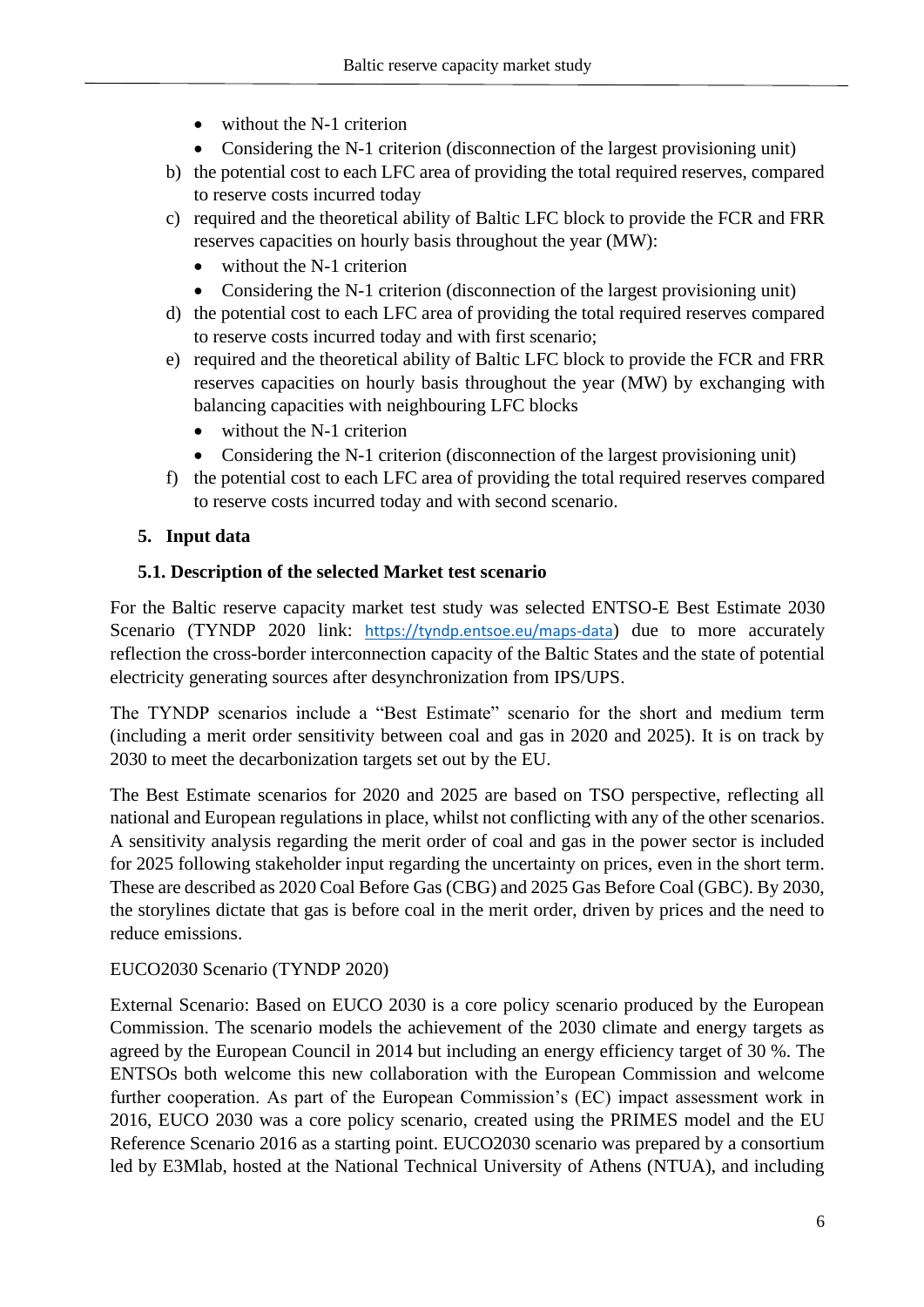the International Institute for Applied System Analysis (IIASA). Upon assessment from the EC, although no scenario offered a direct comparison. As a result, the scenario created using the input data from EUCO 2030 has replaced Global Climate Action for 2030 within the TYNDP framework. However, the diverse methodologies used for deriving the scenarios may lead to differences in the continuity between this scenario and those that have been internally developed. The ENTSOs will further collaborate with the EC to improve the overall consistency shown within the Scenario Report.

#### **5.2 Input balance and market data**

<span id="page-6-0"></span>National Trends (NT) 2030 Scenario (TYNDP 2020):

National Trends ( NT ) is the central bottom-up scenario in line with the National Energy Climate Plans (NECPs) in accordance with the governance of the energy union and climate action rules, as well as on further national policies and climate targets already stated by the EU member states. Following its fundamental principles, NT is compliant with the EU's 2030 Climate and Energy Framework (32 % renewables, 32.5 % energy efficiency) and EC 2050 Long-Term Strategy with an agreed climate target of 80–95 % CO<sub>2</sub> reduction compared to 1990 levels. National Trends relies on data provided by the latest submissions of country specific NECPs for 2030 at the freeze date of the data. Where, in particular for 2040, NECPs do not provide sufficient information or necessary granularity, National Trends is based on TSOs' best knowledge in compliance with national long-term climate and energy strategies.

|                          | EE                | $L_{\rm X}$ | <b>LT</b> | <b>Baltic</b> |
|--------------------------|-------------------|-------------|-----------|---------------|
| Generation               | 8188              | 3931        | 10740     | 22961         |
| Gas                      | $\mathbf{\Omega}$ | 1022        | 508       | 1530          |
| Oil shale biofuel        | 3352              | 0           |           | 3152          |
| Hydro (run of river)     | $\theta$          | 1926        | 436       | 2372          |
| Pump storage             | $\Omega$          | 0           | 856       | 856           |
| Wind onshore             | 1868              | 490         | 2483      | 4841          |
| Wind Offshore            | 649               | 437         | 2730      | 3816          |
| Solar                    | 434               | 56          | 847       | 1337          |
| Other renewables         | 1074              | 0           | 1660      | 2734          |
| Other non-renewables     | 812               | 0           | 1220      | 2032          |
| Balance(-import)         | $-600$            | $-4025$     | $-4549$   | $-9073$       |
| Demand                   | 8788              | 7956        | 14147     | 30891         |
| Pump storage consumption | $\mathbf{\Omega}$ | 0           | 1142      | 1142          |

Summary table for generation in 2030, GWh

Scenario hourly data by country can be seen in the Annex.

From the graphs in the Annex can be seen, that data from ENTSO-E TYNDP year 2030 scenario provide results of market-based simulation with hourly resolution of generation operation, as well as hourly marginal costs in each Baltic LFC area (energy market price). These data have been used as "power market outcome" for year 2030.

Information on generation volumes in the market allows estimate amounts of reserves provided by generators without must run needs.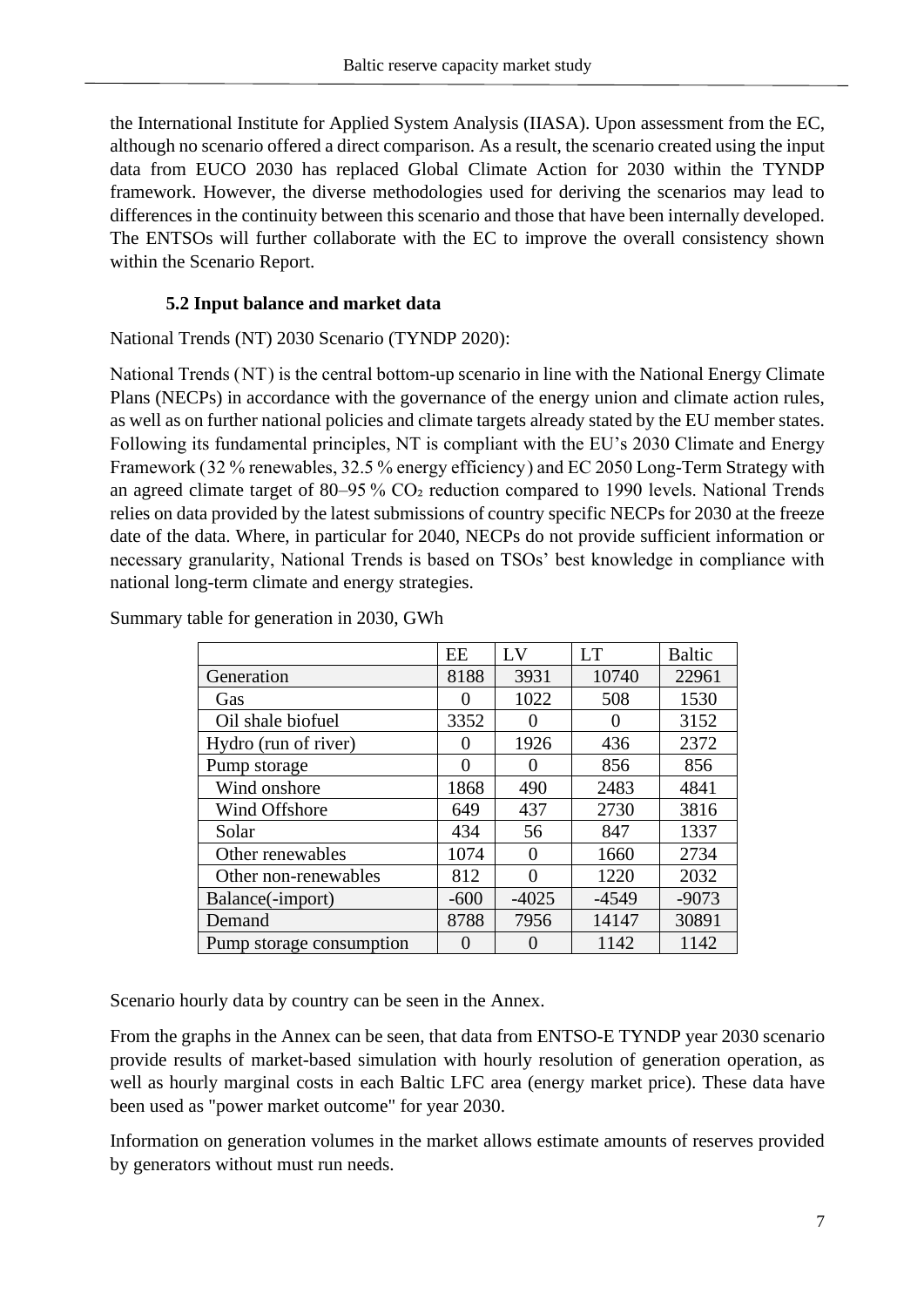Information on hourly marginal costs allows making correction of must run costs, as at least part of expenses of must run operation (costs of energy generation during must run operation at minimum stable operation power) can be covered by selling energy at the power market.

For all generating units the standard maintenance outage schedule was applied - one calendar month, in order to consider total availability during single year while reflecting different scenarios of longer maintenances which are done in several years and also the forced outages.

Information of economic indicators used in calculations for reserve bids. Data are also taken from ENTSO-E modelling assumptions for TYNDP scenario modelling.

Start-up costs are applied (added to must run costs) if power plant was not activated in previous 8 hours before must run operation.

Gas price for year  $2030 - 6.91$  €/net GJ.

CO2 price for year  $2030 - 28 \text{ E/ton}$ .

## <span id="page-7-0"></span>**5.3. Technical potential and modelling assumption for reserve capacities**

For the purposes to evaluate the technical potential to ensure required reserves within Baltic states possible reserve service provision was evaluated from existing generation units that are planned to be operational in 2025. Baltic TSOs expect that during public consultation of this study market participants, would be free to submit additional estimation on possible new projects with reserve resource provision, such as Demand side response, storage facilities and etc., to be completed until 2025 and ready for provision of reserve capacities for Baltic LFC block.

1) for EE LFC area

Technical details of power plants participating in coverage of reserve needs from Estonian LFC block:

| Name of<br>power<br>plant | Minimum<br>stable<br>operation<br>power,<br><b>MW</b> | Maximum<br>operation<br>power<br>$(MOP)$ ,<br><b>MW</b> | <b>FCR</b><br>potential<br>(up / down),<br><b>MW</b> | <b>AFRR</b><br>potential<br>(up),<br><b>MW</b> | <b>MFRR</b><br>potential<br>(up),<br><b>MW</b> | Comments                                                                    |
|---------------------------|-------------------------------------------------------|---------------------------------------------------------|------------------------------------------------------|------------------------------------------------|------------------------------------------------|-----------------------------------------------------------------------------|
| Auvere<br>PP              | 100                                                   | 274                                                     | $5\% \text{ of }$<br><b>MOP</b>                      | ramp-<br>up<br>capacity                        | ramp-<br>up<br>capacity                        | ramp-up speed is<br>considered as<br>confidential data                      |
| Eesti PP                  | 80                                                    | 194                                                     |                                                      | in $5 \text{ min}$                             | in $12,5$                                      |                                                                             |
| <b>Balti PP</b>           | 80                                                    | 192                                                     |                                                      |                                                | min                                            |                                                                             |
| Kiisa PP                  | 10                                                    | 250                                                     |                                                      |                                                | 250                                            | Emergency power<br>plant has<br>limitations which<br>are described<br>below |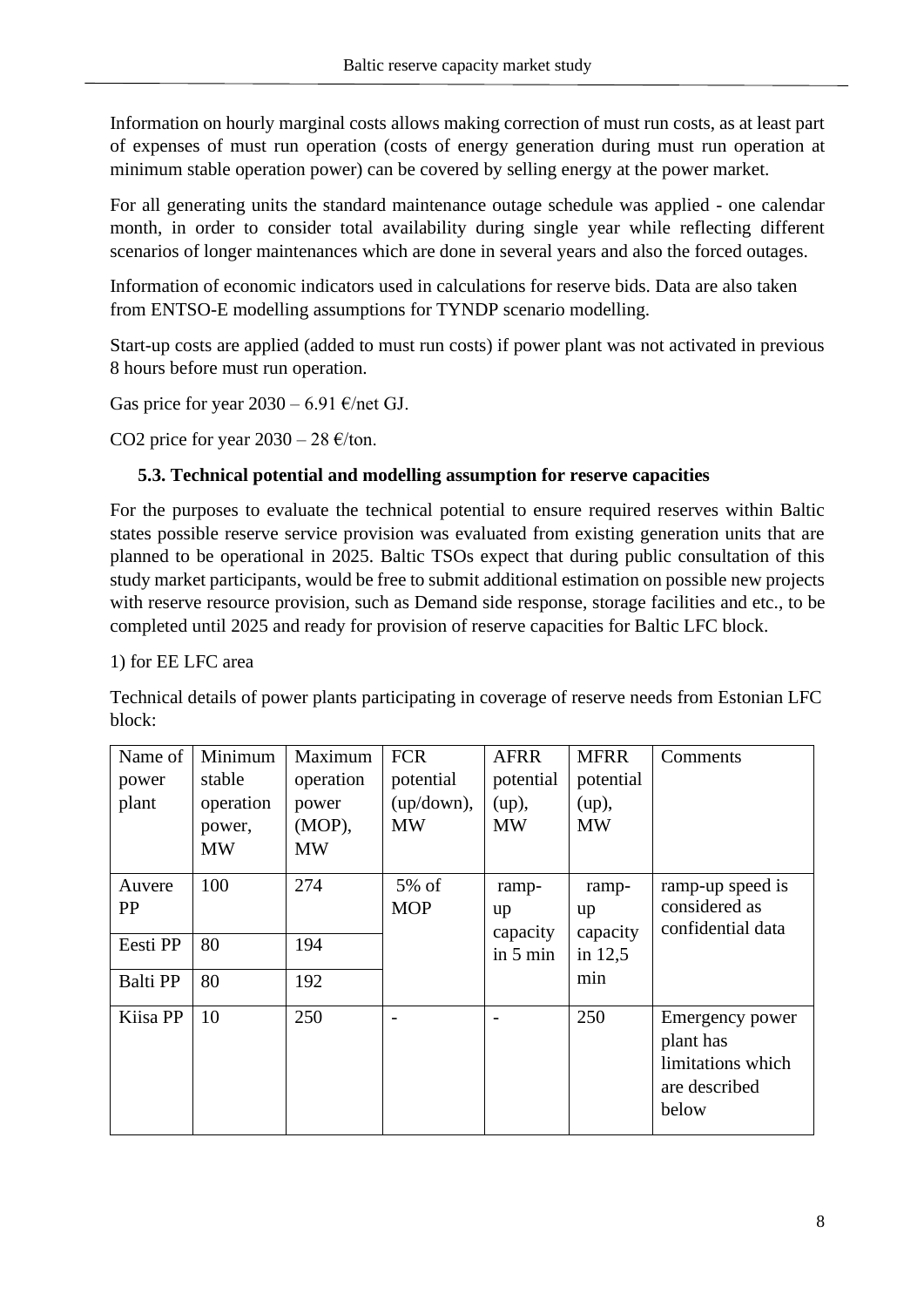Assumptions were made that Kiisa PP it is used to provide mFRR up in both 1<sup>st</sup> and 2<sup>nd</sup> local scenario. On the  $3<sup>rd</sup>$  scenario, Kiisa is as a last resort to provide reserves, if it is possible for any other PP to provide reserves then the later should always be set a priority.

When modelling Kiisa power plant for providing reserves following assumptions have been made:

- Kiisa PP does not participate in the market and that is why it is usually not generating and thus unable to offer FCR reserves. Theoretically, it is able to do so when it has been turned on to provide emergency reserves, but in this study this situation should not be modelled.
- Kiisa powerplant is made up of generators close to 10 MW each, these generators can be operated individually meaning that the minimum stable operation level can be considered to be just one generator and thus 10 MW. These generators can also be maintained individually so instead of one month-long planned maintenance period, Kiisa would have small capacity reduction during several maintenance periods.
- As Kiisa PP main task is to react fast to a possible emergency, the entire plant is able to go from 0 to 250 MW in around 10 minutes and is thus able to provide 250 MW mFRR upward regulation. mFRR up is also the reserve type that is preferred for Kiisa because of its limitations to participate in the energy market.

Another simplification that was made for this modelling test was that smaller RES and OTHER NON-RES power plants that can be seen from the market dispatch graph are not providing reserves (see graph in chapter 5.2). This simplification was made because the contribution of these plants would be small, however, it would significantly complicate the study.

In scenario 2 "local must run scenario" it was assumed that providing reserves was the priority and power plants would operate their power output according to the need of reserves. It was assumed that:

- All the power plants are run with optimal power output setpoint to provide the maximum reserve coverage;
- Kiisa would provide majority of the mFRR up.

## 2) for LV LFC area

Following power plants have been participating in coverage of reserve needs from Latvian LFC area:

- Plavinas HPP;
- Kegums HPP;
- Riga HPP;
- Riga CHP-2 (Riga TEC-2).

It shall be noted that all above mentioned power plants have been providing reserves under power market conditions (ENTSO-E TYNDP target year 2030 scenario), but only Riga CHP-2 has been participating in must run cost calculations from Latvia LFC block.

Distribution of generation volumes among HPPs in Latvian LFC block has been made on the basis of historical generation proportion of the HPs and taking into account technical generation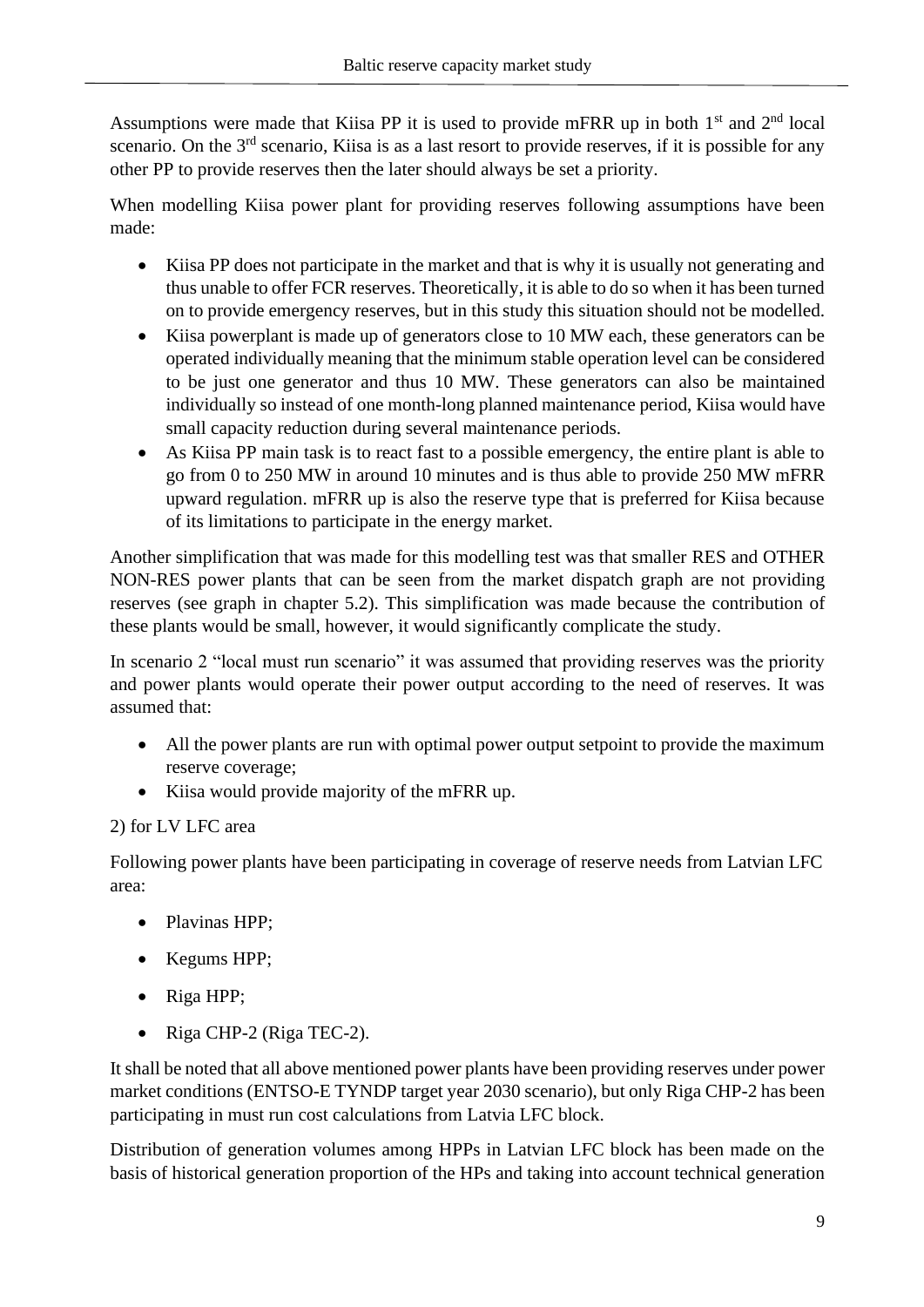possibilities of HPPs (number of generators and their minimum and maximum generation power). Generation data of Riga CHP-2 has been taken directly from ENTSO-E TYNDP target year 2030 scenario data. It shall be noted, that in some hours, generation of Riga CHP-2 has been smaller than minimum stable operation power (180MW) – therefore for such hour's generation of Riga CHP-2 in the market was not taken into account (generation was assumed to be 0MW).

Knowing generation distribution of each power plant in Latvia LFC block area under market conditions, as well as reserve provision possibilities by each power plant (technical data provided in the following chapter), calculation of reserves provided by power plants operating in the power market has been performed - by each power plant individually, as well as in total by LFC area.

Remaining free capacity (controllable generators, not operating according to power market results and not in an outage state) can be used for increasing reserves availability – by requiring generator's operation in must run mode. Calculation of must run generation in LFC area is performed twice: a) activating must run generation with the aim to cover only LFC area's shortage of reserves – if specific LFC area's generators operating in the market don't cover specific LFC area's needs in reserves; b) activating must run generation with the aim to cover shortage of reserves on wider area – all three Baltic LFC areas, if all generators of Baltic LFC areas operating in the market don't cover Baltic LFC areas' total need in reserves. In the first case only, technical availability of reserves is checked, but in the second case also costs of additional reserves (in addition to reserves available from generators operating in the market) ensuring is evaluated. In both cases, first of all, there is need to analyse possibilities of must run power plants to provide reserves – using technical information of generators regarding operational power, reserve provision possibilities and information on outages (in order to take into account unavailability of generators in real life).

| Name of<br>power<br>plant | Minimum<br>stable<br>operation<br>power,<br><b>MW</b> | Maximum<br>operation<br>power | <b>FCR</b><br>potential<br>$(up / down)$ ,<br><b>MW</b> | <b>AFRR</b><br>potential<br>$(up)$ , MW | <b>MFRR</b><br>potential<br>(up),<br><b>MW</b> | Comments                                                                                                   |
|---------------------------|-------------------------------------------------------|-------------------------------|---------------------------------------------------------|-----------------------------------------|------------------------------------------------|------------------------------------------------------------------------------------------------------------|
| Plavinas<br><b>HPP</b>    | 85                                                    | 95                            | 5MW<br>technical<br>capabilities                        | 5MW<br>technical<br>capabilities        | ramp<br>up<br>capacity<br>in $12,5$<br>min     | Data given per generator.<br>10 generators in total.                                                       |
| Kegums<br><b>HPP</b>      | 7/15                                                  | 18/64                         | $1.4/5$ MW<br>technical<br>capabilities                 | 5/20MW<br>technical<br>capabilities     | ramp<br>up<br>capacity<br>in $12,5$<br>min     | Data given per generator.<br>4 generators with power<br>of 18MW and 3<br>generators with power of<br>64MW. |

Technical details of power plants participating in coverage of reserve needs from Latvian LFC area: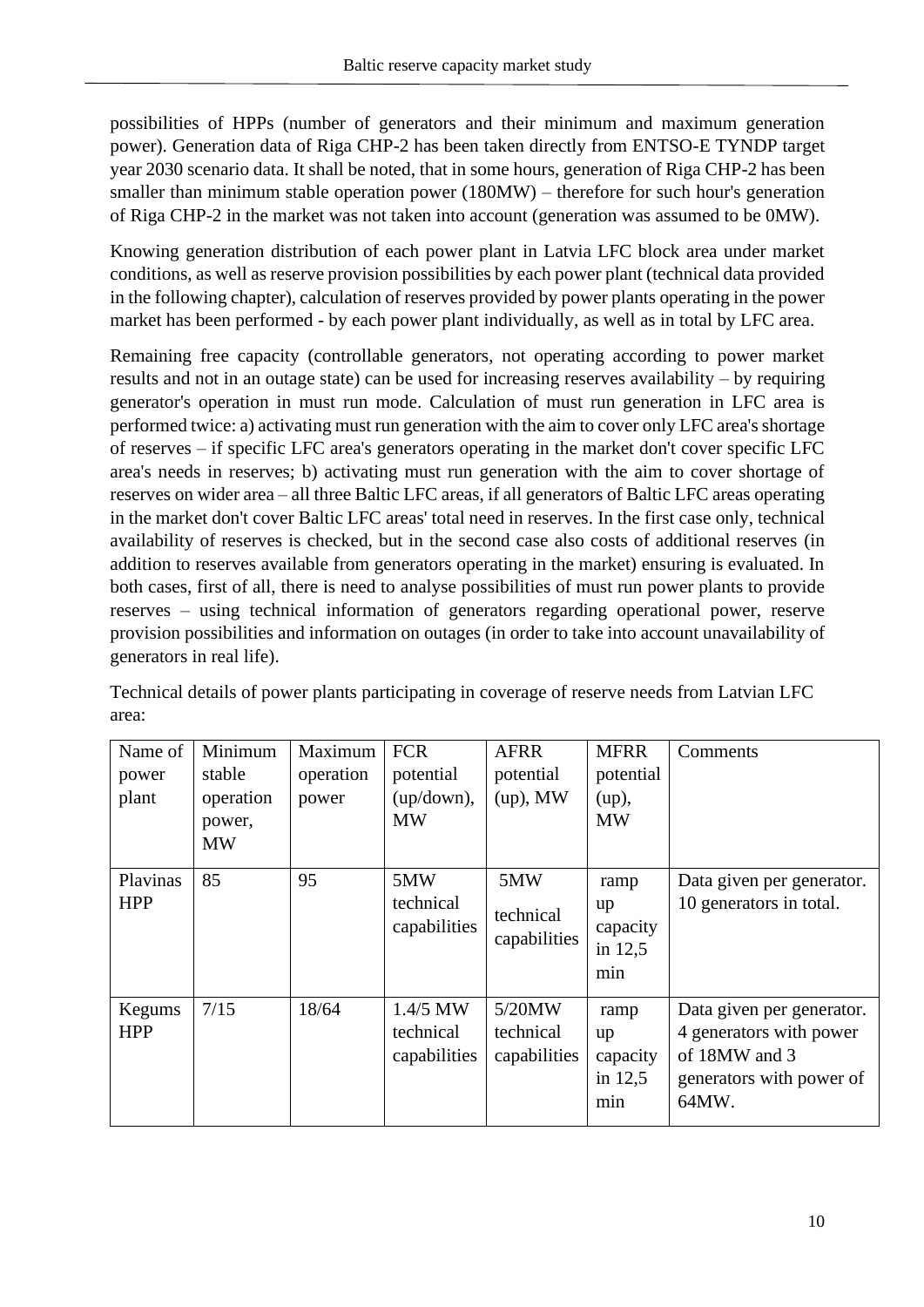| Riga<br><b>HPP</b>                  | 5   | 67  | 5MW<br>technical<br>capabilities | 20MW<br>technical<br>capabilities | ramp<br>up<br>capacity<br>in $12,5$<br>min | Data given per generator.<br>6 generators. |
|-------------------------------------|-----|-----|----------------------------------|-----------------------------------|--------------------------------------------|--------------------------------------------|
| Riga<br>$CHP-2$<br>(Riga<br>$TEC-2$ | 180 | 425 | $10\%$ of<br><b>MOP</b>          | $12\%$ of<br><b>MOP</b>           | ramp<br>up<br>capacity<br>in $12,5$<br>min | Data given per block. 2<br>blocks.         |

3) Total number of hours with one Riga CHP-2 one block outage during calculations is assumed to be 102 days during calculation period (year). The value of total outage duration is based on analysis of historical outage durations of Riga CHP-2 blocks for LT LFC area

Technical details of power plants participating in coverage of reserve needs from Lithuanian LFC area:

| of<br>Name                       | Minimum   | Maxim         | <b>FCR</b>       | aFRR           | mFRR                     | Comments                 |
|----------------------------------|-----------|---------------|------------------|----------------|--------------------------|--------------------------|
| power plant                      | stable    | um            | potential        | potential      | potential                |                          |
|                                  | operation | operati       | (up / down),     | $(up)$ , MW    | $(up)$ , MW              |                          |
|                                  | power,    | <sub>on</sub> | <b>MW</b>        |                |                          |                          |
|                                  | <b>MW</b> | power         |                  |                |                          |                          |
| Lithuanian                       | 160       | 445           | 5%<br>of         | ramp-up        | ramp-up                  |                          |
| power plant                      |           |               | <b>MOP</b>       | capacity in    | capacity<br>in           |                          |
| <b>CCGT</b>                      |           |               |                  | 5 min          | $12,5$ min               |                          |
| $\left( \text{block } 9 \right)$ |           |               |                  |                |                          |                          |
| Lithuanian                       | 125       | 225           | of<br>5%         | $\overline{0}$ | ramp-up                  |                          |
| power plant                      |           |               | <b>MOP</b>       |                | capacity<br>in           |                          |
| (block 7)                        |           |               |                  |                | $12,5$ min               |                          |
| Lithuanian                       | 125       | 225           | 5%<br>of         | $\overline{0}$ | ramp-up                  |                          |
| power plant                      |           |               | <b>MOP</b>       |                | in<br>capacity           |                          |
| (block 8)                        |           |               |                  |                | $12,5$ min               |                          |
| Panevėžys                        |           |               | of<br>5%         | $\overline{0}$ | ramp-up                  | considered<br><b>Not</b> |
| power plant                      |           |               | <b>MOP</b>       |                | capacity<br>in           | in<br>must<br>run        |
|                                  |           |               |                  |                | $12,5$ min               | calculations             |
| Kaunas                           |           |               | $\boldsymbol{0}$ |                | ramp-up capacity in 12,5 | considered<br><b>Not</b> |
| hydro                            |           |               |                  | min            |                          | in<br>must<br>run        |
| power plant                      |           |               |                  |                |                          | calculations             |
|                                  |           |               |                  |                |                          |                          |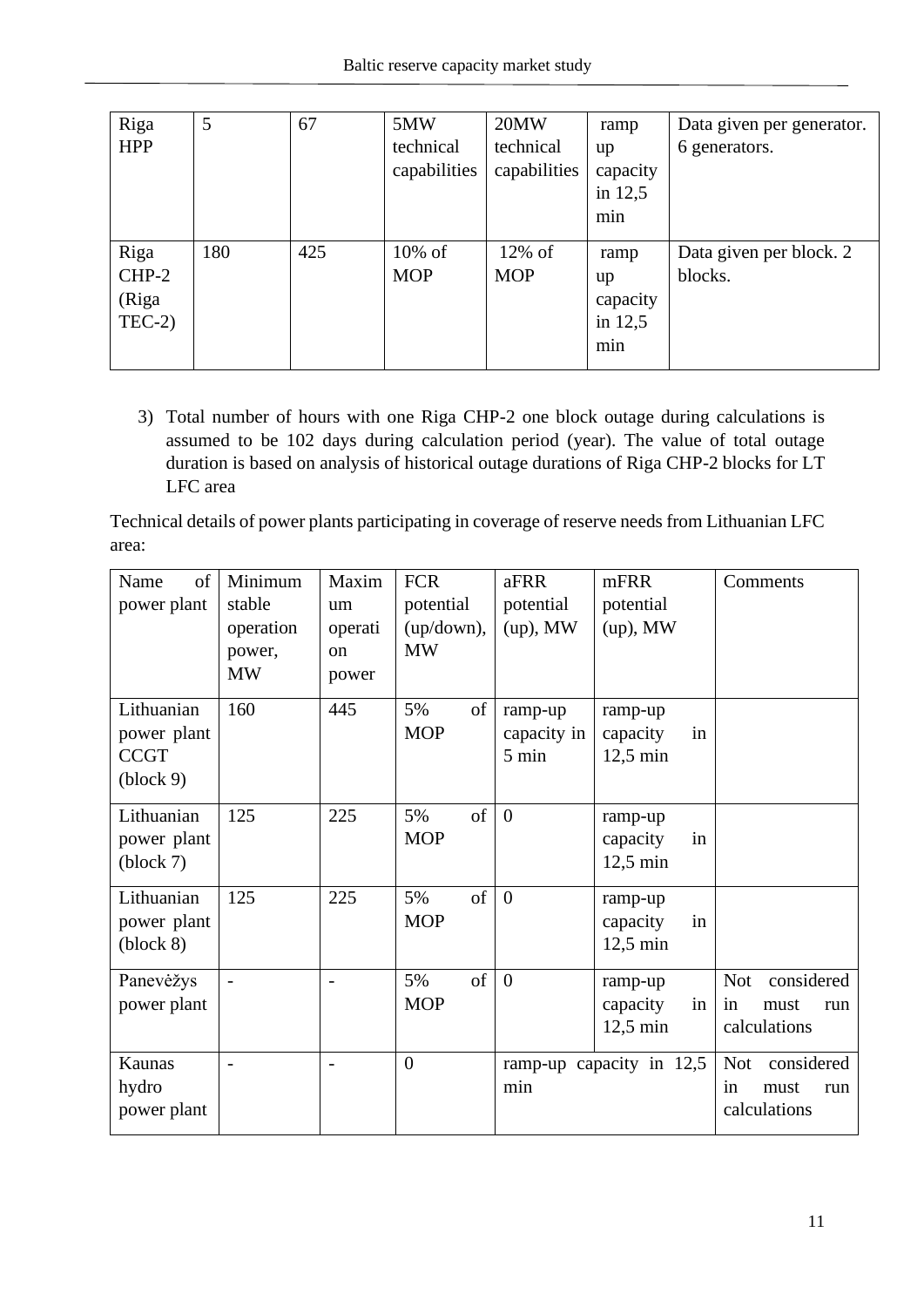| Kruonio<br><b>HPSPP</b>                       | 160                      | 220 | $\theta$               | ramp-up<br>capacity in<br>5 min on<br>operating<br>unit | ramp-up<br>in<br>capacity<br>$12.5 \text{ min}^2$ | Total four units.<br>Single unit is<br>considered<br>for<br>must<br>run<br>calculations. |
|-----------------------------------------------|--------------------------|-----|------------------------|---------------------------------------------------------|---------------------------------------------------|------------------------------------------------------------------------------------------|
| Mažeikiai<br>power plant<br>(single unit)     | 20                       | 70  | of<br>5%<br><b>MOP</b> | $\theta$                                                | 25                                                | Single unit is<br>considered<br>for<br>must<br>run<br>calculations                       |
| Other<br>and<br>Industrial<br>power<br>plants | $\overline{\phantom{a}}$ |     | 5                      |                                                         |                                                   | considered<br>Not<br>must<br>run<br>1n<br>calculations                                   |

1 - Theoretical potential of Kaunas hydro power plant to provide FRR was evaluated taking into historical data of water inflow.

2 –aFRR service was evaluated for single unit in generation mode. Maximum two units in generator mode were considered to provide aFRR service. mFRR potential depends on available units that are not in the energy market. Maximum four units were considered to provide mFRR service.

Maintenance of generating units were evaluated considering the long term historical emergency outages and maintenance schedules.

#### <span id="page-11-0"></span>**6. Reserve capacity scenarios**

#### **The applied calculation methodology has following steps**:

- a) 1 scenario "Local energy market scenario": calculation of reserves provision volumes by generators operating according to power market (ENTSO-E TYNDP target year 2030 scenario) and reserve availability hours (in % of all year hours) by LFC area and in Baltic LFC areas in total, and shortage of reserves (volumes) in Baltics in total;
- b) 2 scenario "Local must run scenario": calculation of reserves provision volumes by generators operating according to power market (ENTSO-E TYNDP target year 2030 scenario) and with addition of must run generators, which do not generate on day-ahead market, located in each LFC area (with the aim to cover each individual LFC area needs in reserves), and reserve availability hours (in % of all year hours) by LFC area and in Baltic LFC areas in total;
- c) 3 scenario "Baltic reserve market scenario": calculation of must run generation costs on three Baltic LFC areas in common and total volumes of reserves shortage in Baltic LFC areas in total;
- d) 4 scenario "Baltic reserve market scenario with balancing possibility of HVDC connections": calculation of must run generation costs on three Baltic LFC areas in common and total volumes of reserves shortage in Baltic LFC areas in total if part of FRR reserve needs can be exchanged via HVDC connections in accordance with EBGL Article 41 by applying methodology for market-based allocation process.
- e) 5 scenario "Baltic reserve market scenario with FCR cooperation and balancing possibility of HVDC connections": calculation of must run generation costs on three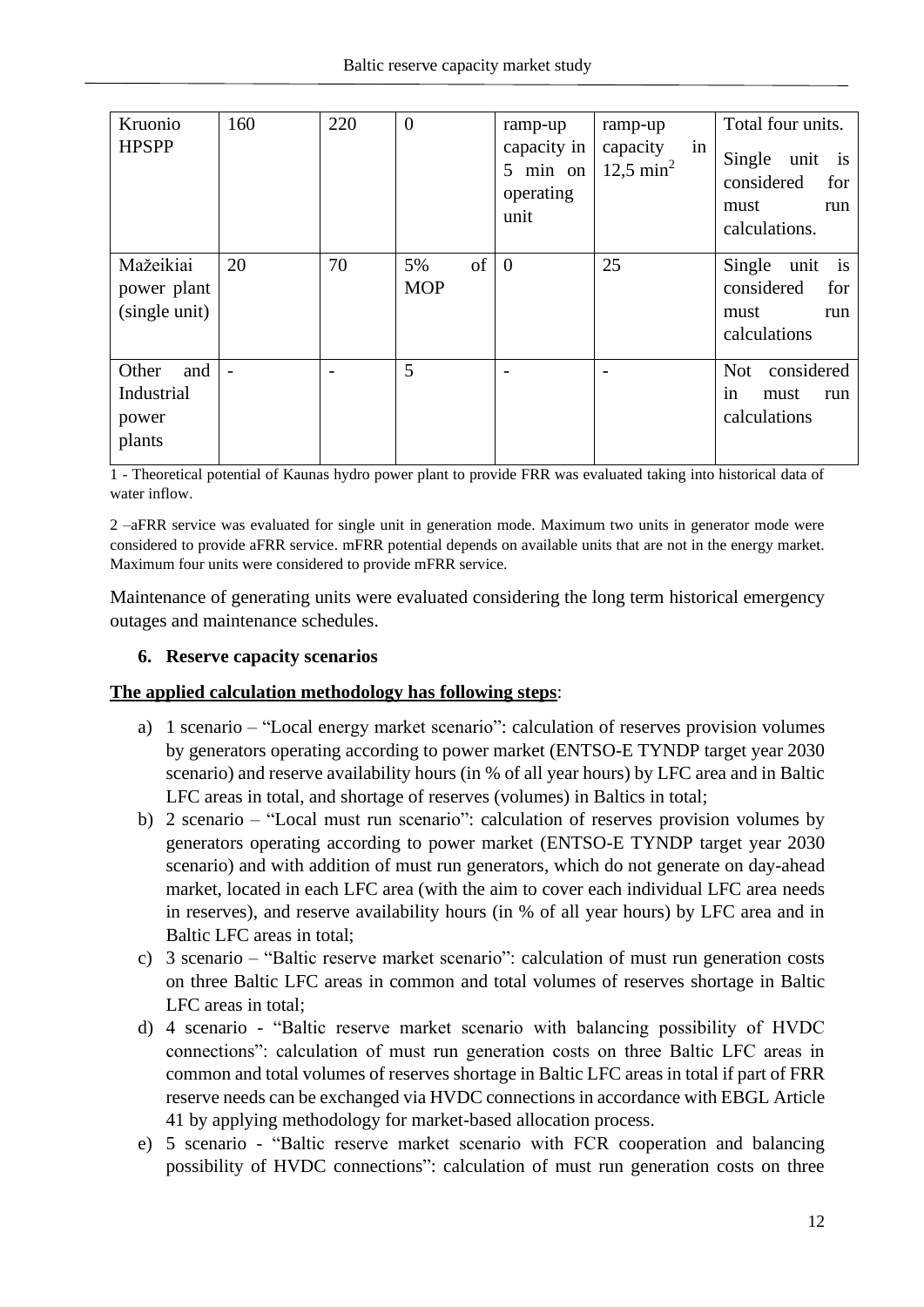Baltic LFC areas in common and total volumes of reserves shortage in Baltic LFC areas in total if FCR reserves can be exchanged via Lithuanian-Poland interconnection and part of FRR reserve needs can be exchanged via HVDC connections in accordance with EBGL Article 41 by applying methodology for market-based allocation process;

f) 6 scenario - "Baltic reserve technical scenario with not typically long outage of one major generating unit": calculation of total volumes of reserves shortage in Baltic LFC areas in total if one of major generator units has not typically long outage time. Non-typical outage lasting up to 7 months was simulated for generating units of Riga TEC2 and Lithuanian CCGT separately.

The first two scenarios (steps "a" and "b") have been performed to evaluate technical possibility of each LFC area to cover reserve needs. Also results of scenario "a" (volumes of reserves shortage) have been used as input data for must run generation costs calculation at Baltic level (scenarios "c" to "f"). In scenarios "c" to "f" must run generators are activated only at those hours and with only those reserve types and amounts, which are still missing on Baltic LFC areas level after utilization of all reserves possibilities from generators operating at power market. At scenarios "c" to "f" must run generation is activated in all three Baltic LFC areas on the basis of "least costs of minimum stable operation" criteria of reserves providing generator and with the aim to cover shortage of reserves in all three LFC areas. "Least costs of minimum stable operation" criteria means that generator with the smallest costs of minimum stable operation (calculated as generation costs multiplied with minimum stable operation power) is activated fist, but with the highest costs – the last. After each bid activation in respective hour, remaining amount of missing reserves is calculated and if it greater than 0 (zero), next bid is activated. The process end when all reserve needs are covered or all bids have been activated.

Calculations considered technical limitations and economic indicators of generators. Technical limitations are the following: minimum stable operation power, maximum possible generation, maximum possible volume of each reserve type (FCR, aFRR, mFRR). Economic indicators are start-up costs and must run generation costs. Start-up costs consist of start-up fuel costs and startup wear costs. Start-up costs are applied only for those hours, previous to which generator has not been operation some pre-defined number of hours. Must run generation costs calculated based on fuel consumption, fuel costs, CO2 emissions, CO2 emission costs, variable operational and maintenance costs. Technical and economic data have been taken per generator type individually. Must run costs of generator (per MW per hour) are reduced by marginal costs in the respective LFC area in the respective hour, as it is assumed that generator can sell extra power in the power market and get additional income. Therefore, TSOs should pay only extra costs related to generation, which cannot be covered from activities at power market.

In step "c" must run generation bids also take into account outages of generation units basis from real life operation – it means that bids of generators are provided for must run activation possibility for respective hour only when generator is not operating in the market in the respective hour and there are certain amount of hours (based on yearly historical data) at which the generator is not operating in the market, nor providing bids for must run generation.

#### <span id="page-12-0"></span>**7. Reserve capacity market price**

For calculations of possible total costs of reserves for TSOs, not only must run costs, but also prices of reserved balancing reserves from ENTSO-E Transparency platformi have been used. Croatia, Czech, Hungary, Sweden and Finland data on reserve prices have been taken (average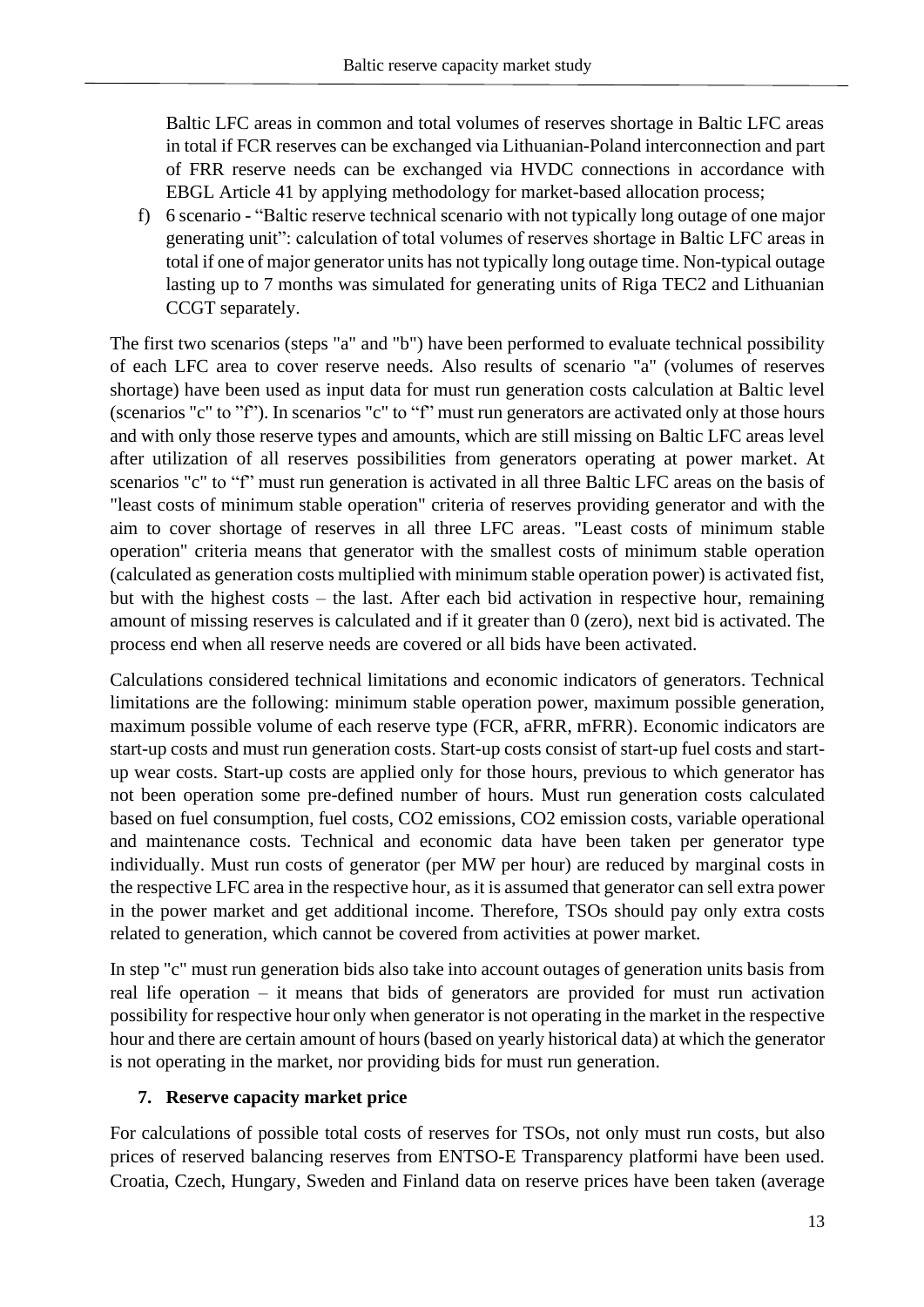price data per country and reserve type are given in Annex). Data taken of different available "Contract types" (specifying contract time length – e.g. yearly, monthly, weekly, etc) for oneyear time period (some data taken from the end of 2019 till end of 2020, but mainly data represent year 2020).

|         |            |       | aFRR  | mFRR  |      |  |
|---------|------------|-------|-------|-------|------|--|
|         | <b>FCR</b> | Up    | down  | up    | down |  |
| Minimum | 6.48       | 12.80 | 8.32  | 2.80  | 5.29 |  |
| Maximum | 21.63      | 23.20 | 25.58 | 14.37 | 5.29 |  |

Following resulting price values [Eur/MW/ISP] have been used:

For further analysis Minimum prices from European reserve capacity markets will be considered as Low-price scenario (LP scenario), and maximum prices – High price scenario (HP scenario).

TSOs assume that some of the must-run costs are theoretically included in the EU reserve capacity market prices. While this is probably the case, it has not been possible for the TSOs to distinguish how much of the must-run costs are included in the capacity prices, and therefore, total cost of reserves is calculated as sum of must-run costs and capacity prices.

#### <span id="page-13-0"></span>**8. Study results**

The following results were obtained during the analysis of each scenario on the possibilities to ensure the required FCR and FRR reserve capacities in each LFC area and total Baltic LFC blok.EE LFC area required reserves capacities (MW)

1) Results for  $1<sup>st</sup>$  Scenario – "Local energy market scenario"

|             | Average<br>available<br>capacity,<br>MW | Required<br>reserve<br>need,<br><b>MW</b> | Average<br>maintained<br>capacity,<br><b>MW</b> | Percentage<br>of volume<br>required to<br>be<br>maintained | Percentage of<br>time when<br>reserve is<br>maintained |
|-------------|-----------------------------------------|-------------------------------------------|-------------------------------------------------|------------------------------------------------------------|--------------------------------------------------------|
| EE          | 32                                      |                                           | 2,9                                             | 36%                                                        | 36%                                                    |
| $L_{\rm V}$ | 19                                      | 8                                         | 7,5                                             | 93%                                                        | 76%                                                    |
|             | 8                                       |                                           | 8,2                                             | 92%                                                        | 75%                                                    |

#### *FCR reserves:*

#### *aFRR Upward reserves:*

|     |           |          |            | Percentage  |               |
|-----|-----------|----------|------------|-------------|---------------|
|     | Average   | Required | Average    | of volume   | Percentage of |
|     | available | reserve  | maintained | required to | time when     |
|     | capacity, | need,    | capacity,  | be          | reserve is    |
|     | <b>MW</b> | MW       | MW         | maintained  | maintained    |
| EE  | 13        | 40       | 11,3       | 28%         | 20%           |
| LV. | 17        | 30       | 13,5       | 45%         | 9%            |
|     | 61        | 60       | 39,1       | 65%         | 33%           |

*aFRR Downward reserves:*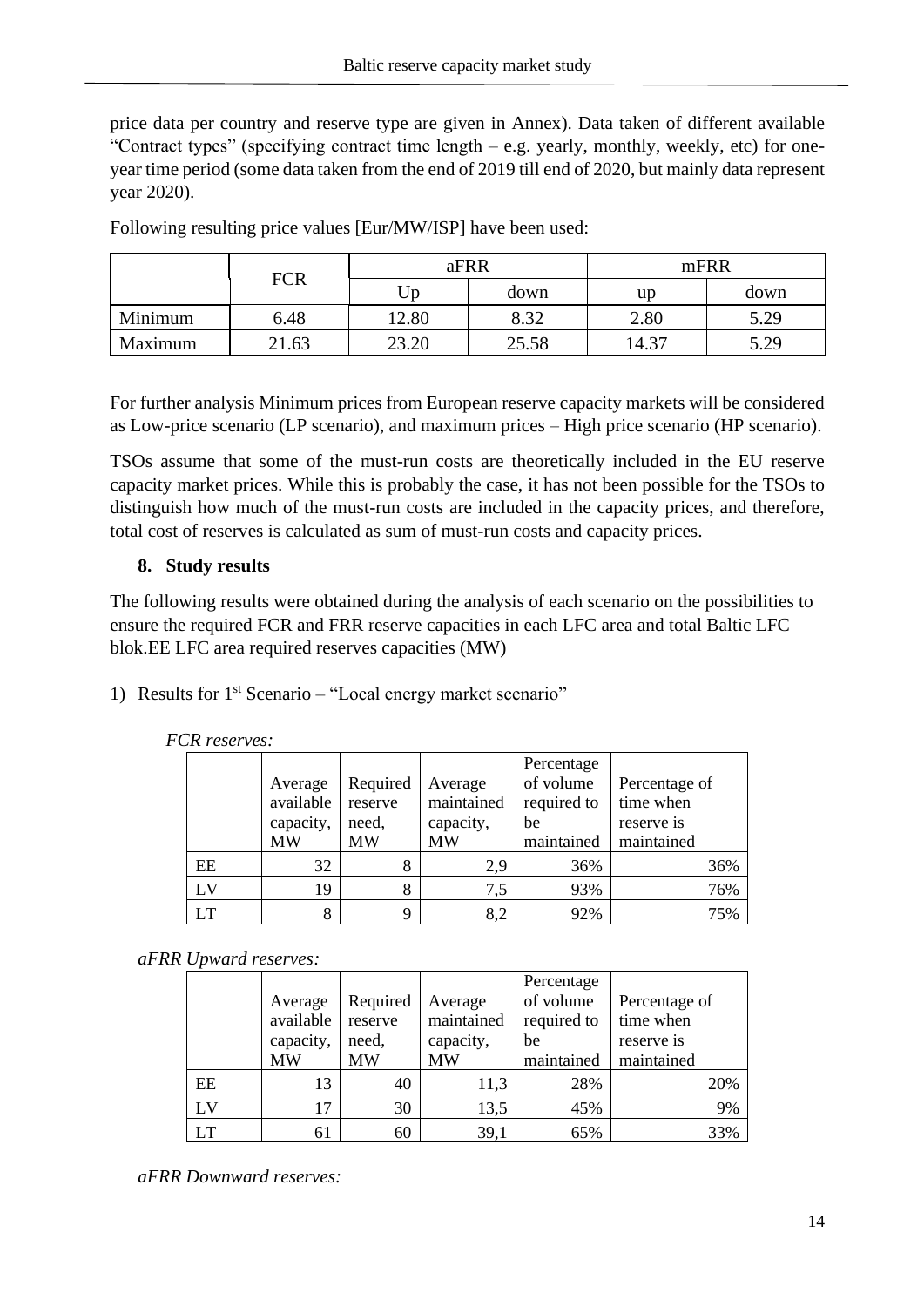|    | Average   | Required | Average    | Percentage<br>of volume | Percentage of |
|----|-----------|----------|------------|-------------------------|---------------|
|    | available | reserve  | maintained | required to             | time when     |
|    | capacity, | need,    | capacity,  | be                      | reserve is    |
|    | <b>MW</b> | MW       | MW         | maintained              | maintained    |
| EE | 29        | 40       | 29,5       | 74%                     | 74%           |
| LV | 45        | 30       | 24,3       | 81%                     | 65%           |
| LT | 105       | 60       | 29,8       | 50%                     | 4%            |

#### *mFRR Upward reserves:*

|    |           |           |            | Percentage  |               |
|----|-----------|-----------|------------|-------------|---------------|
|    | Average   | Required  | Average    | of volume   | Percentage of |
|    | available | reserve   | maintained | required to | time when     |
|    | capacity, | need,     | capacity,  | be          | reserve is    |
|    | MW        | <b>MW</b> | <b>MW</b>  | maintained  | maintained    |
| EE | 260       | 209       | 209,0      | 100%        | 100%          |
| LV | 986       | 145       | 145,0      | 100%        | 100%          |
| LT | 741       | 226       | 226,0      | 100%        | 100%          |

#### *mFRR Downward reserves:*

|    |           |          |            | Percentage  |               |
|----|-----------|----------|------------|-------------|---------------|
|    | Average   | Required | Average    | of volume   | Percentage of |
|    | available | reserve  | maintained | required to | time when     |
|    | capacity, | need,    | capacity,  | be          | reserve is    |
|    | <b>MW</b> | MW       | MW         | maintained  | maintained    |
| EE | 126       | 257      | 126,3      | 49%         | 0%            |
| LV | 198       | 37       | 36,5       | 99%         | 93%           |
| LТ | 652       | 276      | 269,4      | 98%         | 88%           |

- 1. FCR reserves could be expected to be covered in significant part in Latvia and Lithuania accordingly 93% and 92% of required capacity, while in Estonia only 36% could be covered in "Local energy market scenario"
- 2. Results of higher availability of aFRR downward reserves than aFRR upward reserves highly depends on market outcome, however it can be noted that required aFRR needs could not be ensured in significant part and time.
- 3. Only mFRR upward reserve could be ensured in full amount with available reserves on generating units considering the market results in "Local energy market scenario".
- 4. Almost all required mFRR downward reserve capacity could be ensured in Latvia and Lithuania accordingly 99% and 98% of required capacity while in Estonia mFRR downward reserve could not be ensured any hour in full required volume, thus only 49% of required volume could be covered in average.
- 5. Calculation of costs for maintaining the reserve capacities were not performed due to fact that available bids after the market are not sufficient to cover the reserve capacity needs in individual LFC areas in Baltics.
- 2) Results for 2<sup>nd</sup> Scenario "Local must run"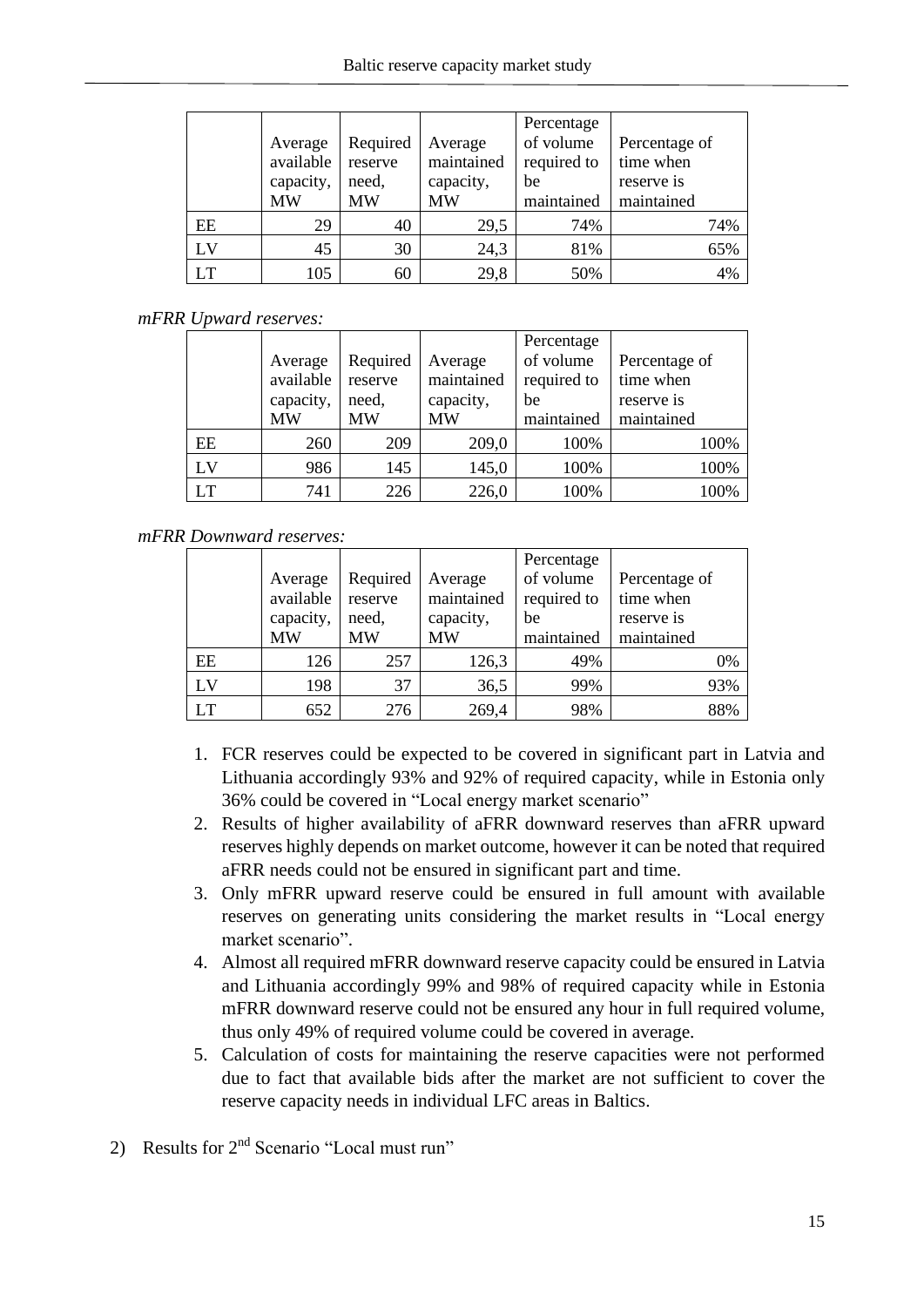|           | EE LFC area reserves availability check for hours |                                      |      |      |      |  |  |  |  |
|-----------|---------------------------------------------------|--------------------------------------|------|------|------|--|--|--|--|
|           | $FCR (+ and$                                      | mFRR down<br>aFRR up<br>mFRR<br>aFRR |      |      |      |  |  |  |  |
|           |                                                   |                                      | up   |      |      |  |  |  |  |
| EE        | 100%                                              | 100%                                 | 100% | 82%  | 75%  |  |  |  |  |
| LV        | 96%                                               | 93%                                  | 96%  | 100% | 99%  |  |  |  |  |
| <b>LT</b> | 100%                                              | 92%                                  | 64%  | 100% | 100% |  |  |  |  |

Possibility to cover remaining insufficient reserve capacity with must run generators locally is provided below in the table:

Must run generation electricity amount and addition costs in each LFC area for the amount of reserve capacity that could be provided.

|       | Must run generation, GWh   Must run costs, MEU |       |
|-------|------------------------------------------------|-------|
| EE    | 2987                                           | 43.9  |
|       | 1646                                           | 27,1  |
| LT    | 1683                                           | 33,6  |
| Total | 6316                                           | 104.6 |

For EE LFC area:

If covering the different reserves would be taken as priority over the day-ahead electricity market and existing power plants would run on a specific power output setpoint, which would enable to minimize reserve shortage, then all of the FCR and aFRR reserves could be held at all hours.

However, insufficient mFRR upward reserve capacity was observed 18% of time with average of 22.5MW and reaching highest values up to 16MW which is 11% of required mFRR upward reserve capacity in EE LFC area.

Insufficient mFRR downward reserve capacity was observed 25% of time with average of 48.4MW and reaching highest values up to 108MW which is 42% of required mFRR downward reserve capacity in EE LFC area.

These extent capacity shortages show that each of these 4 power plants is irreplaceable and whenever there is an outage or planned maintenance, the mFRR reserves cannot be covered.

For LV LFC area:

The insufficient FCR reserve capacity was observed 4% of time with average of 2,35MW and reaching highest value of 8MW which if 100% of required FCR reserve capacity in LV LFC area.

The insufficient aFRR upward reserve capacity was observed 7% of time with average of 18,9MW and reaching highest values up to 30MW which is 100% of required aFRR upward reserve capacity in LV LFC area.

The insufficient aFRR downward reserve capacity was observed 4% of time with average of 19,6MW and reaching highest values up to 28.4MW which is 95% of required aFRR downward reserve capacity in LV LFC area.

The insufficient mFRR downward reserve capacity was observed 1% of time with average of 4.5MW and reaching highest values up to 16MW which is 43% of required mFRR downward reserve capacity in LV LFC area.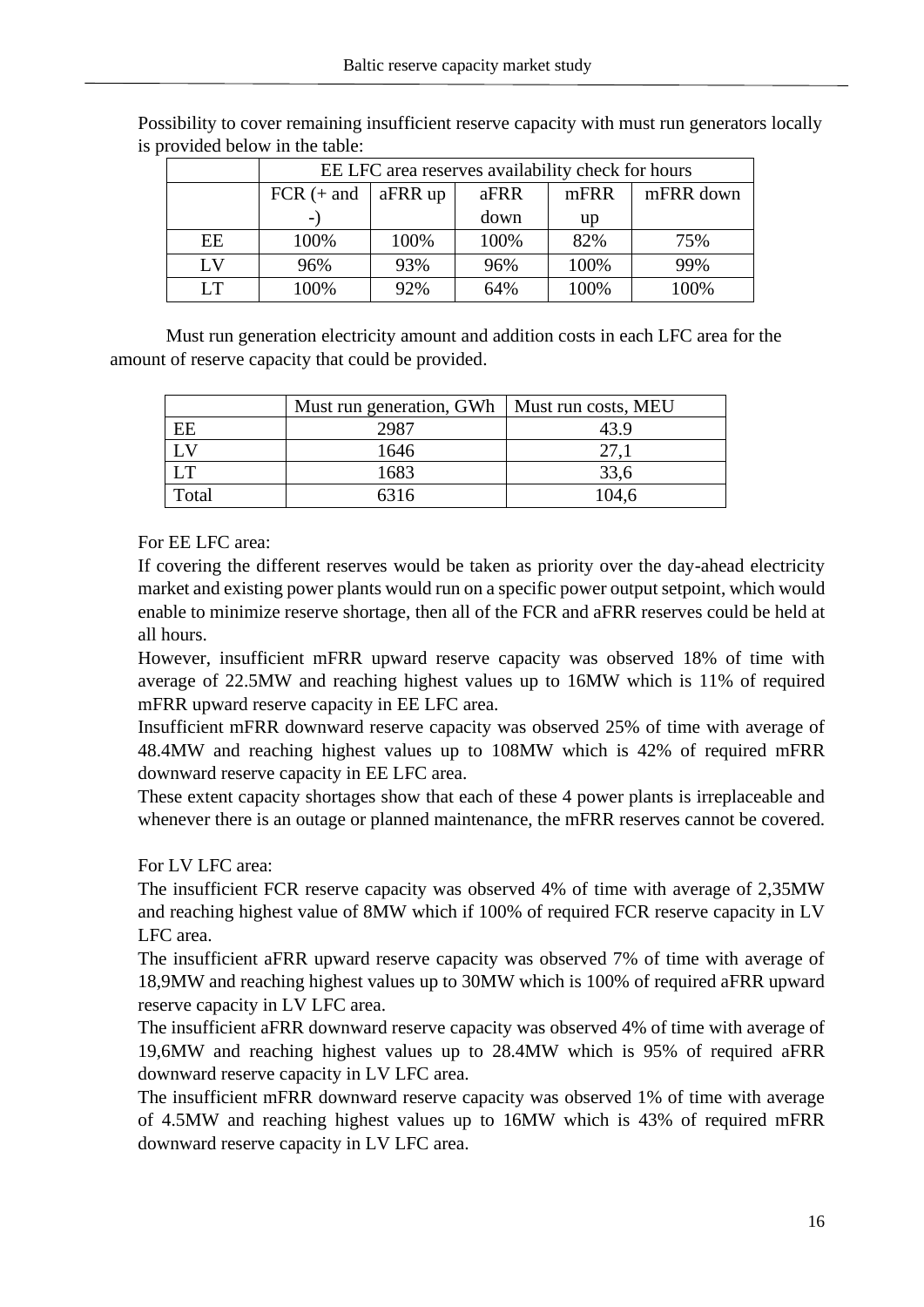#### For LT LFC area:

The insufficient aFRR upward reserve capacity was observed 8% of time with average of 16,5MW and reaching highest values up to 48MW which is 80% of required aFRR upward reserve capacity in LT LFC area. It shall be highlighted that insufficient of aFRR upward reserve is directly dependent on availability of biggest reserve resource providers.

The insufficient aFRR downward reserve capacity was observed 36% of time with average of 21,2MW and reaching highest values up to 60MW which is 100% of required aFRR downward reserve capacity in LT LFC area. It shall be highlighted that insufficient of aFRR downward reserve is directly dependent on night hours when hydro pump storage power plant unit is operating in pump mode.

3) Results for 3<sup>rd</sup> Scenario "Baltic reserve market scenario"

This scenario can be divided into two sub-scenarios. Firstly it is analysed if merging individual "Local energy market scenarios" would cover common Baltic LFC block required reserve needs:

|            | Average<br>available | Required<br>reserve | Average<br>maintained | Percentage<br>of volume | Percentage<br>of time |
|------------|----------------------|---------------------|-----------------------|-------------------------|-----------------------|
|            | capacity,            | need,               | capacity,             | required to             | when                  |
|            | <b>MW</b>            | <b>MW</b>           | <b>MW</b>             | be                      | reserve is            |
|            |                      |                     |                       | maintained              | maintained            |
| <b>FCR</b> | 32                   | 25                  | 22                    | 88%                     | 54%                   |
| aFRR UP    | 92                   | 130                 | 81                    | 62%                     | 28%                   |
| aFRR Down  | 105                  | 130                 | 94                    | 72%                     | 24%                   |
| mFRR UP    | 1988                 | 580                 | 580                   | 100%                    | 100%                  |
| mFRR Down  | 977                  | 570                 | 553                   | 97%                     | 89%                   |

| Considering only the<br>technical capabilities of<br>market participating power<br>plants across the Baltics<br>would still not cover the<br>necessary reserves. This<br>means that it must be.<br>analysed how much would<br>it cost to for power plants<br>to participate in the market<br>regardless of the day-<br>ahead market outcome and<br>would it be enough to<br>cover all the needed<br>reserve demand. | Required<br>reserve<br>need,<br>MW | Average<br>maintained<br>capacity,<br><b>MW</b> | Percentage<br>of volume<br>required to<br>be<br>maintained | Percentage<br>of time<br>when<br>reserve is<br>maintained |
|---------------------------------------------------------------------------------------------------------------------------------------------------------------------------------------------------------------------------------------------------------------------------------------------------------------------------------------------------------------------------------------------------------------------|------------------------------------|-------------------------------------------------|------------------------------------------------------------|-----------------------------------------------------------|
| <b>FCR</b>                                                                                                                                                                                                                                                                                                                                                                                                          | 25                                 | 25                                              | 100%                                                       | 100%                                                      |
| aFRR UP                                                                                                                                                                                                                                                                                                                                                                                                             | 130                                | 129,9                                           | 99,9%                                                      | 99,5%                                                     |
| aFRR Down                                                                                                                                                                                                                                                                                                                                                                                                           | 130                                | 130                                             | 100%                                                       | 100%                                                      |
| mFRR UP                                                                                                                                                                                                                                                                                                                                                                                                             | 580                                | 580                                             | 100%                                                       | 100%                                                      |
| mFRR Down                                                                                                                                                                                                                                                                                                                                                                                                           | 570                                | 570                                             | 100%                                                       | 100%                                                      |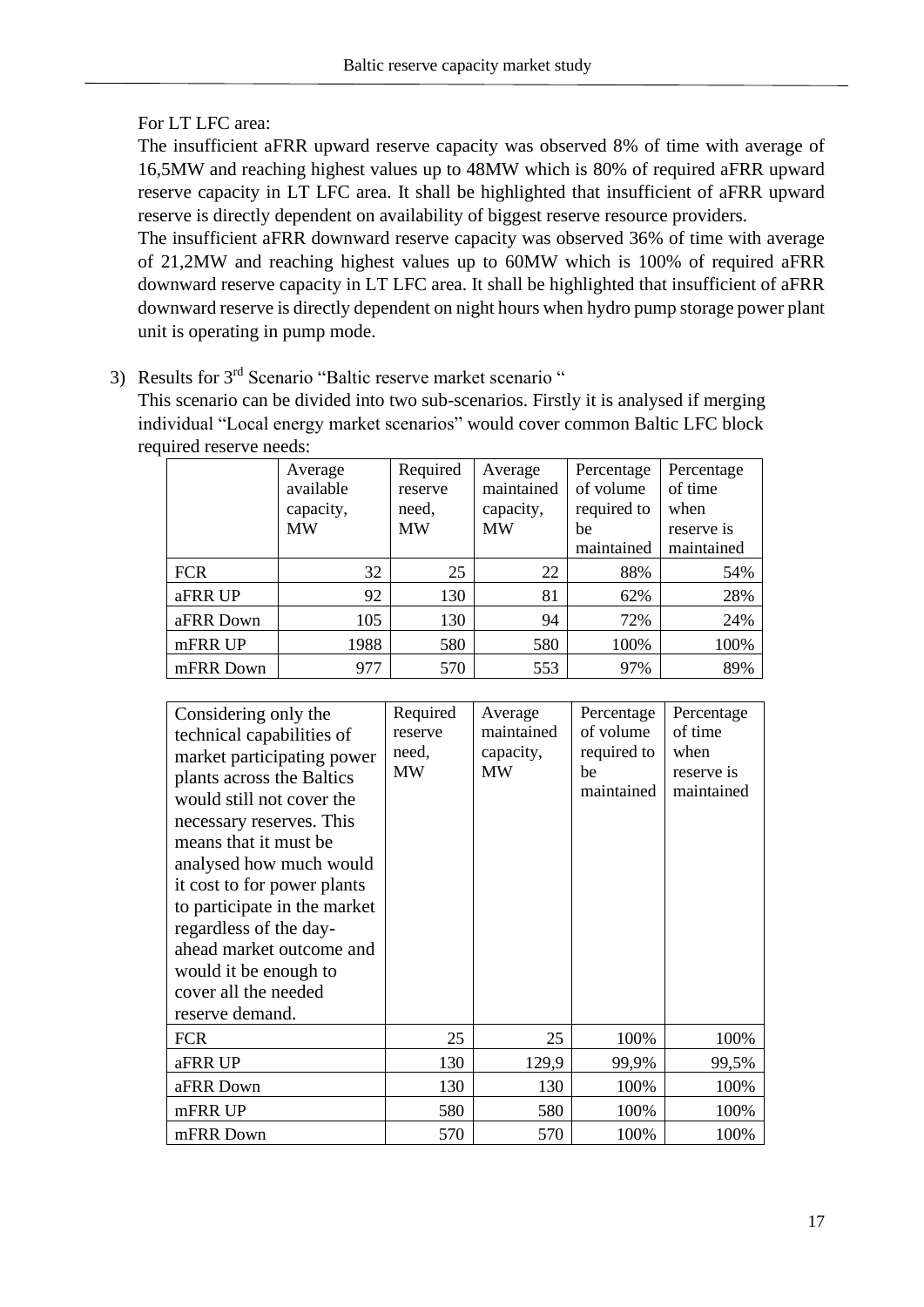Evaluation of all available generating units to provide reserve capacities while operating as must run generators allows to ensure Baltic reserve needs in most of the time. Simulation results shows not sufficient aFRR upward reserve capacities for 43 hours during periods when two major generating units (Lithuanian CCGT and Riga TEC) are unavailable for planned maintenance. Insufficient aFRR upward reserves in Baltic states were estimated to vary up to 25MW for Baltic LFC block.

In order to ensure required reserve capacity must run generation amounts reaches in 3,1 TWh per year in Baltic States and would increase the annual generation by 13,5%. Distribution of must run generation amounts between countries is provided in figure below:



Must run generation, GWh

Must run generation total annual costs reaches 67,3 MEUR. Depending on unsatisfied need of reserve capacities FCR aFRR Up, aFRR Down and mFRR Down must run generation costs can be distributed per each reserve time.



Highest share of not satisfied aFRR reserve needs (less than 30% of time) and highest must run costs (17,1+23,7MEUR) for aFRR shows the limited potential in the Baltic balancing capacity

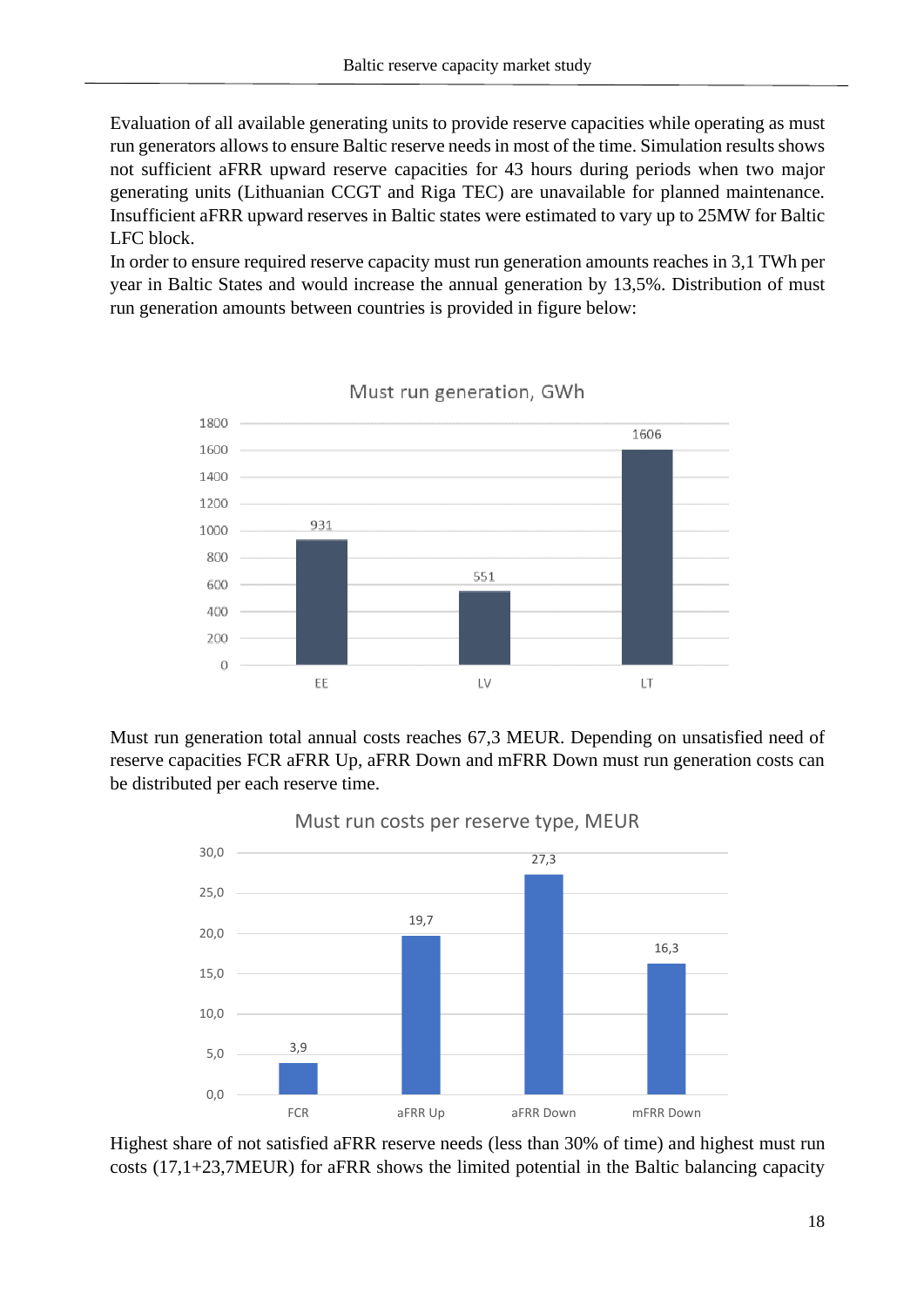market to provide aFRR reserves, thus leading to activation of expensive generation units with must run costs.

Total costs for maintaining reserve capacities were calculated taking into account the must run costs and two scenarios for reserve capacity market prices: Low Price scenario (LP scenario) and High Price scenario (HP scenario). Detailed description of reserve capacity market prices is provided in 7 chapter. For maintaining the required reserves under market prices as described in LP scenario the annual costs reach 66 MEUR, while considering the must run costs and the marginal price effect the total annual costs reach 178MEUR. Distribution of these costs is provided below in the diagram.



Total costs per reserve type for LP scenario, MEUR

For the HP scenario the annual costs reach 159,7 MEUR, while considering the must run costs and the marginal price effect the total annual costs reaches 246 MEUR. Distribution of these costs is provided below in the diagram.



Total costs per reserve type for HP scenario, MEUR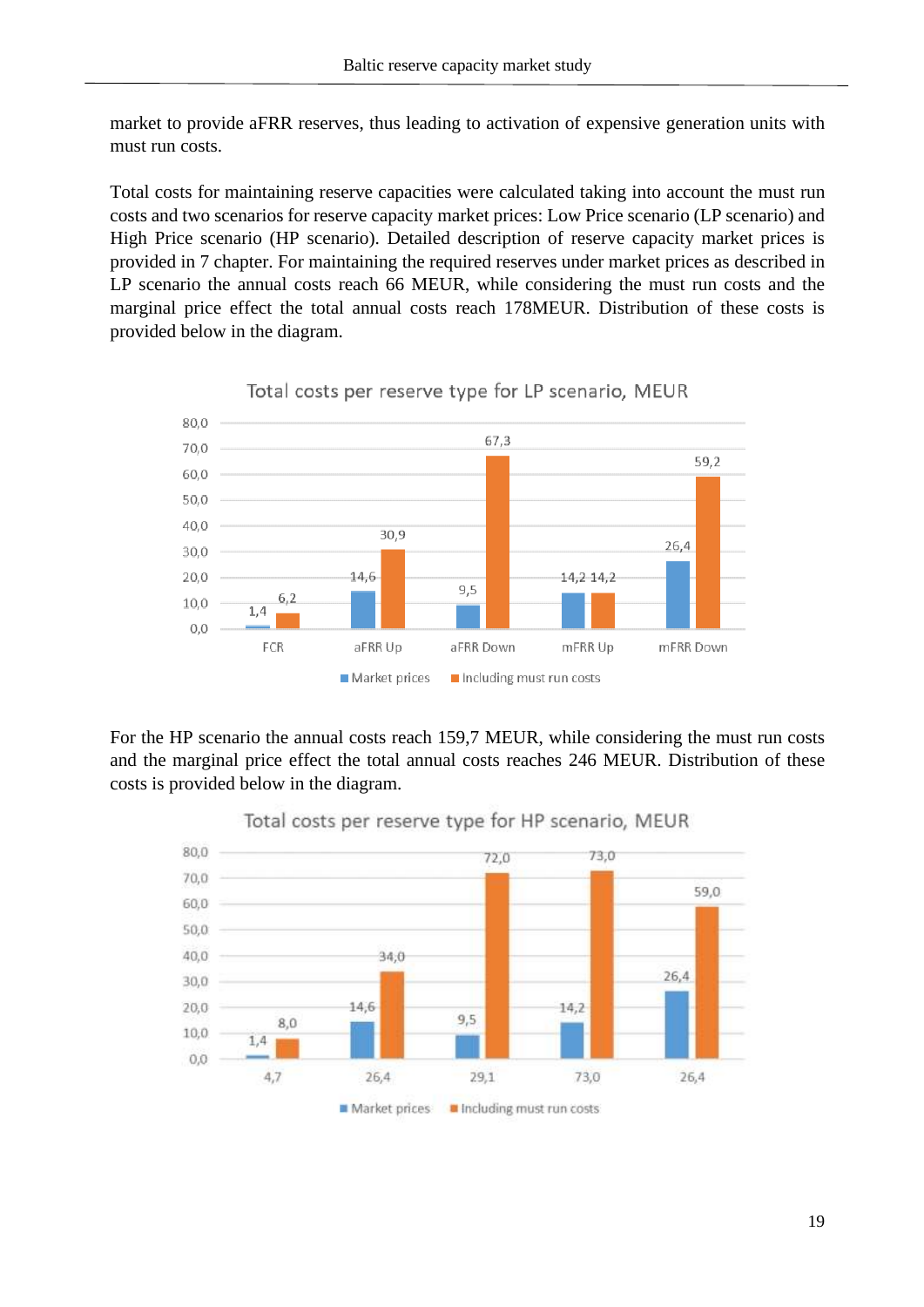It can be concluded that necessity of must run generation to provide the required reserve capacities results in additional costs 86-111 MEUR per year. In case Baltic reserve market prices are lower than LP scenario, the impact of must run generation marginal costs to determine the marginal reserve market price would become significantly higher.

Total costs for maintaining reserve capacities in Baltic states reaches 178 MEUR in LP scenario and up to 246 MEUR in HP scenario. Distribution of total costs between Baltic countries is provided in figure bellow and is based on required volume of reserve capacities. It shall be noted that cross zonal exchange limitations were not observed therefore no price difference of Balancing capacity markets were evaluated.



Totol costs for maintaining reserve capacities, MEUR

As the must run costs for mFRR downward reserve are highest, additional analysis was made to calculate number of events for each hour of a day when market bids are not sufficient to cover mFRR downward reserve need and volume of required additional bids with must run. Results are provided in the diagram below shows the highest frequency during night hours, while average required mFRR reserve must run bids vary from 30MW at hour 19 up to 199MW at hour 7.



Required mFRR downward capacity for must run bids and number of events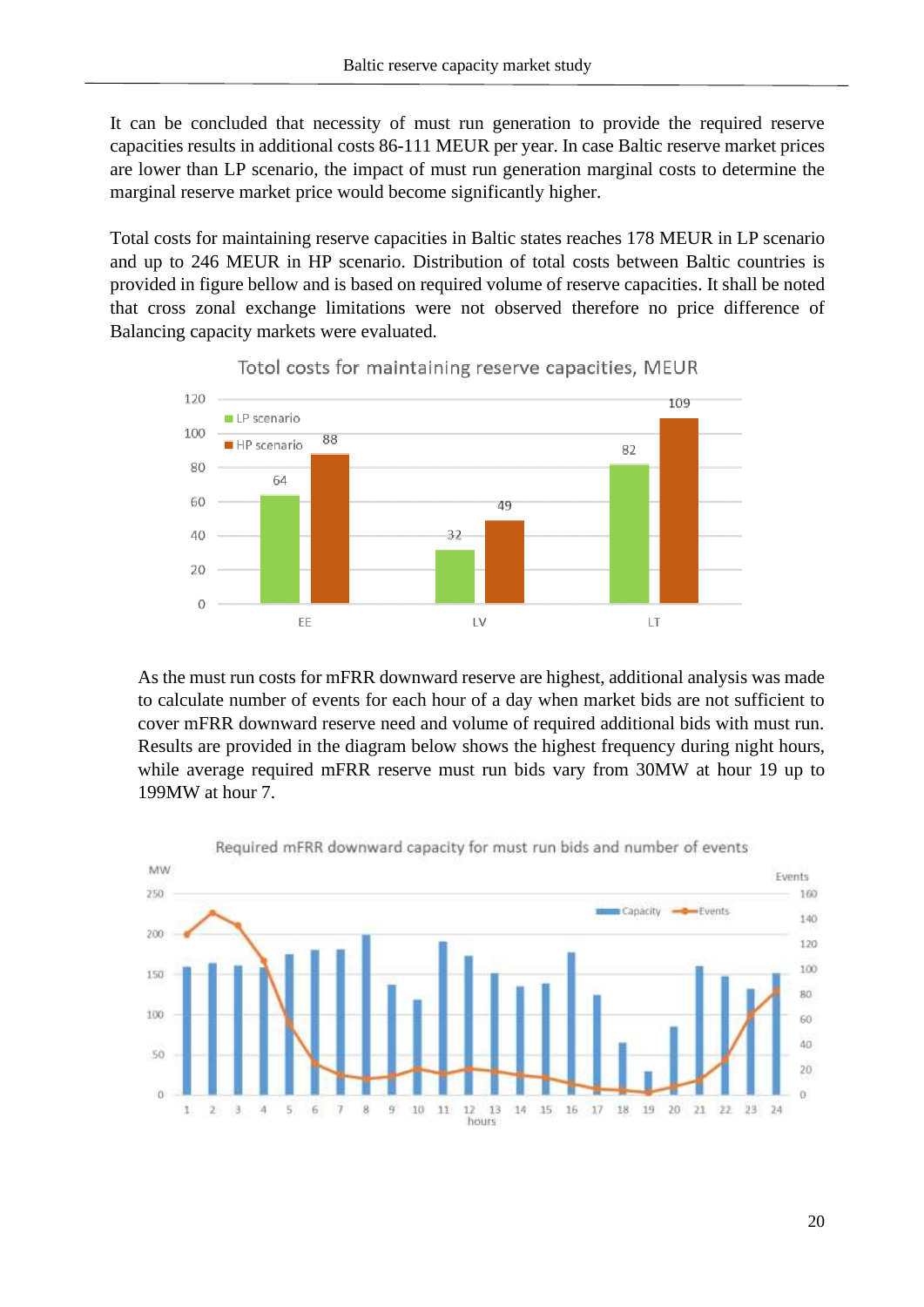4) Results for 4<sup>th</sup> Scenario "Baltic reserve market scenario with balancing possibility of HVDC connections "

Integration of Baltic Balancing capacity market for aFRR and mFRR with other neighbouring markets in Finland, Sweden, Poland potentially could reduce the must run costs. Estimation of possible 240MW exchange of balancing capacities aFRR and mFRR through the interconnections show that required must run generation would be necessary only to cover missing mFRR downward reserve, therefore must run generation decreases 81% from 3,1TWh till 0,6TWh and must run costs by 90% from 67MEUR till 16,2MEUR. All of the cost decrease would come from aFRR, which in the  $3<sup>rd</sup>$  scenario was by far the most expensive reserve type- so from this scenario it can be said that having a trade with the neighbouring LFC blocks would be most impactful for the aFRR providers.

As the Must run generation would be required for many hours of FCR and mFRR downward, the marginal price effect of the total costs would reach 166 MEUR in LP scenario, in comparison with 3rd scenario total costs of 178 MEUR. It can be concluded that 16,2 MEUR of additional costs for must run results in 100 MEUR marginal effect for total costs. The increase of total costs when introducing new bids is counter-intuitive, one explanation is that the minimum stable levels for the (last deployed) must run units are so high that to be able to provide any reserves the plants must operate at high power output nevertheless and the cost of that will be allocated mostly to FCR and mFRR.

|          | Reserve  |                | FCR,        | aFRR        | aFRR        | mFRR        | mFRR        |             |
|----------|----------|----------------|-------------|-------------|-------------|-------------|-------------|-------------|
| Price    | capacity | Description of | <b>MEUR</b> | up,         | down,       | up,         | down,       | Total,      |
| scenario | Scenario | costs          |             | <b>MEUR</b> | <b>MEUR</b> | <b>MEUR</b> | <b>MEUR</b> | <b>MEUR</b> |
|          |          | Market prices  |             | 15          | 9           | 14          | 26          | 66          |
|          | 3rd      | including must |             |             |             |             |             |             |
| LP       |          | run            | 6           | 31          | 67          | 14          | 59          | 178         |
|          | 4th      | including must |             |             |             |             |             |             |
|          |          | run            | 30          | 15          | 9           | 14          | 98          | 166         |
|          |          | Market prices  | 5           | 26          | 29          | 73          | 26          | 160         |
| HP       | 3rd      | including must |             |             |             |             |             |             |
|          |          | run            | 8           | 34          | 72          | 73          | 59          | 246         |
|          | 4th      | including must |             |             |             |             |             |             |
|          |          | run            | 32          | 26          | 29          | 73          | 98          | 257         |

Comparison of costs between 3rd and 4th scenarios is provided in the table below:

5) Results for  $5<sup>th</sup>$  scenario - "Baltic reserve market scenario with FCR cooperation and balancing possibility of HVDC connections"

Additionally to the 4th scenario the FCR exchange with Poland is considered, therefore in this scenario must run generation would be necessary only for to cover missing mFRR downward reserve. Must run generation decreases till 0,1TWh with total costs of 6,2 MEUR. As the Must run generation would be required for many hours for mFRR downward, and the marginal price effect the total costs would reach 153 MEUR in LP scenario where 113 MEUR will be allocated only for mFRR downward reserve. It can be concluded that 6,2 MEUR of additional costs for must run results in 87 MEUR marginal effect for total costs. Comparison of costs between 3rd and 5th scenarios is provided in the table below: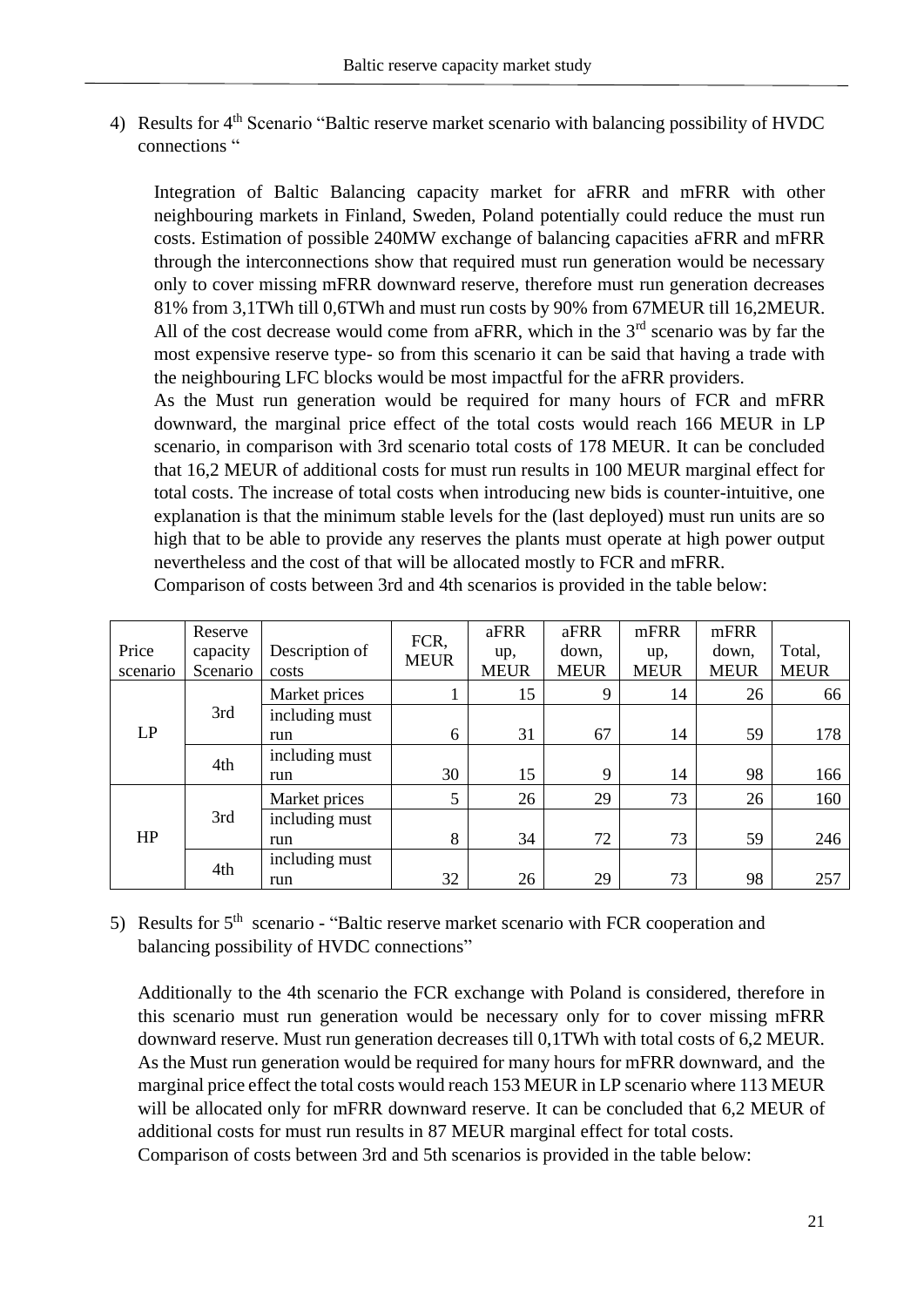|          | Reserve  |                | FCR,        | aFRR        | aFRR        | mFRR        | mFRR        |             |
|----------|----------|----------------|-------------|-------------|-------------|-------------|-------------|-------------|
| Price    | capacity | Description of | <b>MEUR</b> | up,         | down,       | up,         | down,       | Total,      |
| scenario | Scenario | costs          |             | <b>MEUR</b> | <b>MEUR</b> | <b>MEUR</b> | <b>MEUR</b> | <b>MEUR</b> |
|          |          | Market prices  |             | 15          | 9           | 14          | 26          | 66          |
|          | 3rd      | including must |             |             |             |             |             |             |
| LP       |          | run            | 6           | 31          | 67          | 14          | 59          | 178         |
|          | 5th      | including must |             |             |             |             |             |             |
|          |          | run            |             | 15          | 9           | 14          | 113         | 153         |
|          |          | Market prices  | 5           | 26          | 29          | 73          | 26          | 160         |
| HP       | 3rd      | including must |             |             |             |             |             |             |
|          |          | run            | 8           | 34          | 72          | 73          | 59          | 246         |
|          | 5th      | including must |             |             |             |             |             |             |
|          |          | run            | 5           | 26          | 29          | 73          | 113         | 246         |

6) Results for  $6<sup>th</sup>$  scenario - "Baltic reserve technical scenario with not typically long outage of one major generating unit

Sensitivity analysis of non typical outage of single major reserve providing units shows that Baltic LFC block is highly dependent on availability of reserve resource providers. Unavailability of single reserve resource provider can result:

- Insufficient volume of aFRR upward was observed up to 20% of time during which the reserve resource provider was unavailable. Average of 23MW during hours when there is insufficient capacity, and reaching up to 95MW
- Insufficient volume of aFRR downward was observed up to 4% of time during which the reserve resource provider was unavailable. Average of 15MW during hours when there is insufficient capacity, and reaching up to 60MW

It can be noted that risk of insufficient aFRR reserve capacity could be mitigated by exchange with neighbouring LFC blocks, that could ensure the missing aFRR capacities.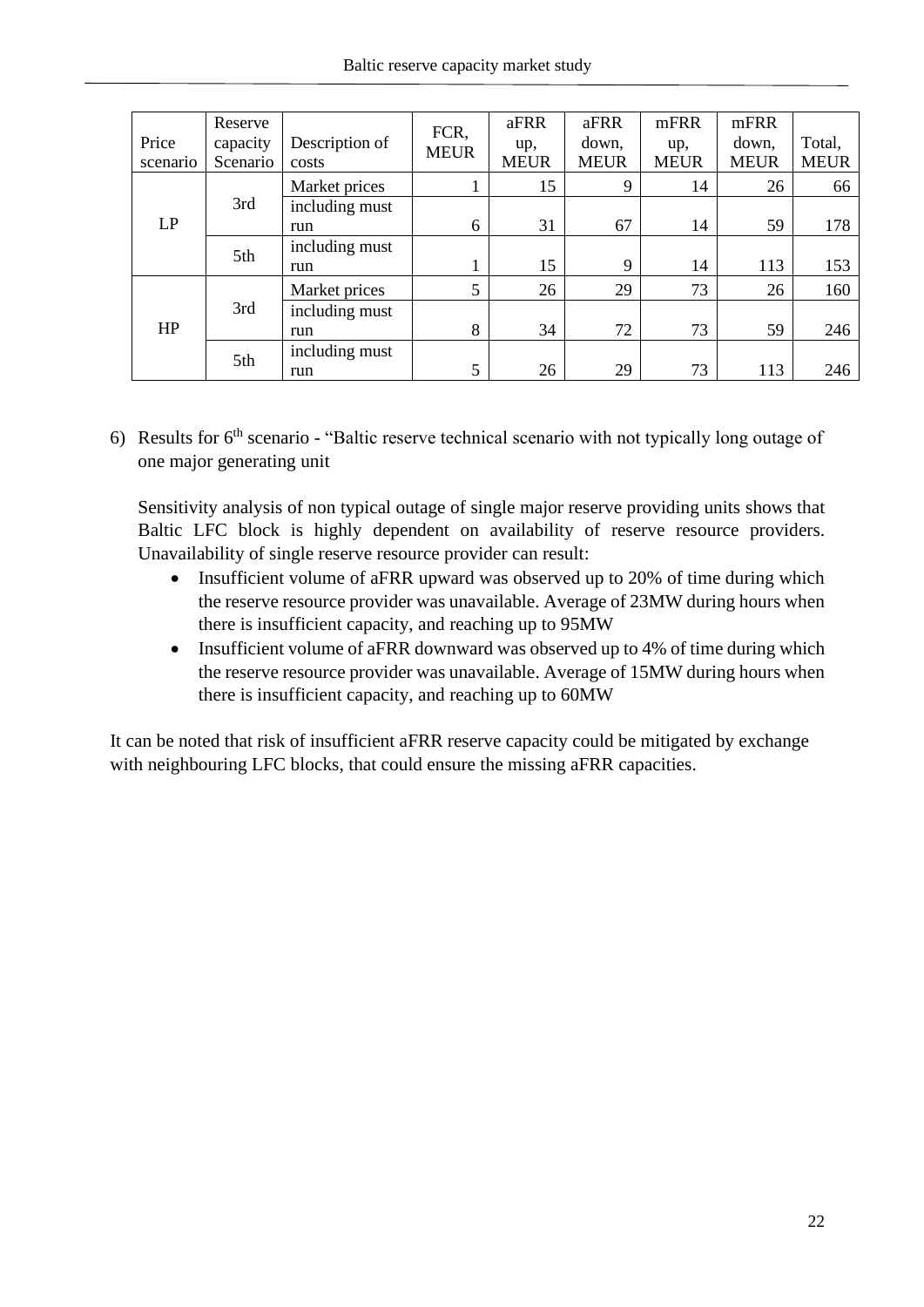#### <span id="page-22-0"></span>**9. Conclusions**

- 1. Considering market simulation data Estonian, Latvian and Lithuanian power systems individually are not able to maintain required reserve capacities: FCR, aFRR, mFRR downward, whereas only mFRR upward could be maintained. Must run generators are necessary to maintain FCR, aFRR and mFRR, however none of individual power systems can maintain all required reserves.
- 2. Technical potential to maintain FCR and mFRR required reserve capacities within common Baltic LFC block is feasible, however provision of aFRR capacity will not be ensured during all periods. Results of feasible options show that must run generation in each power system will be necessary with annual generation reaching up to 3,1TWh and total annual costs of maintaining FCR and FRR reserves is expected up to 175MEUR (Low price scenario) or 246 MEUR (High price scenario). Indicative distribution of the costs among the individual Baltic TSOs in a low price scenario is as follows: Elering  $-64$  million EUR, AST  $-32$  million EUR, Litgrid  $-82$  million EUR. Indicative distribution of the costs among the individual Baltic TSOs in a high price scenario is as follows: Elering – 88 million EUR, AST – 49 million EUR, Litgrid – 109 million EUR. Aforementioned numbers represent  $3<sup>rd</sup>$  scenario ("Baltic reserve market scenario"), which doesn't foresee integration of Baltic Balancing capacity market with neighbouring markets
- 3. Modelling results shows that available resources in market are not sufficient to ensure mFRR downward reserve capacity as last resort reserve resource provision from Kiisa power plant would be necessary to ensure required mFRR downward reserve capacity for 14 hours in average of 34,4 MW of reserve capacity.
- 4. Common Baltic LFC block reserve capacity market also allows to reduce must run cost from 104,6 MEUR in 2nd scenario of local markets down to 67,3 MEUR.
- 5. Considering that marginal pricing model will be used for common Baltic LFC reserve capacity market the most expensive bids from the must run generators with costs of 67,3 MEUR would increase the Total costs up to 111 MEUR from the market price level.
- 6. It is expected that BSPs would adjust the usage of assets in the energy market to provide offers for the reserve capacities, however the reserve capacity price additionally to operational and maintenance costs will also include the opportunity costs: not received income from the energy market. Therefore, it is expected that price for the maintaining reserve capacities could increase from the current reserve price level in Baltics to the price level in the other European countries reaching yearly average price up to 12 EUR/MW/h in low price scenario.
- 7. Necessity for must run generation to ensure mFRR downward reserve was observed only during nigh hours when market results included hydro pump storage units in pump mode. During these hours must run generation could be replaced by bids from hydro pump storage unit, however it will significantly reduce the pump mode possibility thus leading to reduction of generation mode during peak load hours and reduction of possibilities to provide aFRR reserve capacity.
- 8. Possible integration of reserve capacity markets with neighbouring areas Finland, Sweden, Poland to exchange reserves through the interconnections could ensure Baltic power system a technical capability to maintain all required reserves on the expense of reducing available interconnection capacity for day-ahead and intra-day energy trade and would significantly decrease the need of must run generation down to 0,6TWh for  $4<sup>th</sup>$  scenario or 0,1TWh for  $5<sup>th</sup>$  scenario, however marginal effect of the most expensive reserve bid which sets the marginal price would not be mitigated. Considering complex and uncertain nature integrating two or more regional markets there is a substantial risk that integration of the Baltic, Nordic and Polish reserve capacity markets might not be achieved by 2025.

Sensitivity analysis of non-typical outage of single major reserve providing units shows that Baltic LFC block is highly dependent on availability of reserve resource providers. Unavailability of single reserve resource provider result in the insufficient or even absence of aFRR reserve capabilities in Baltic states.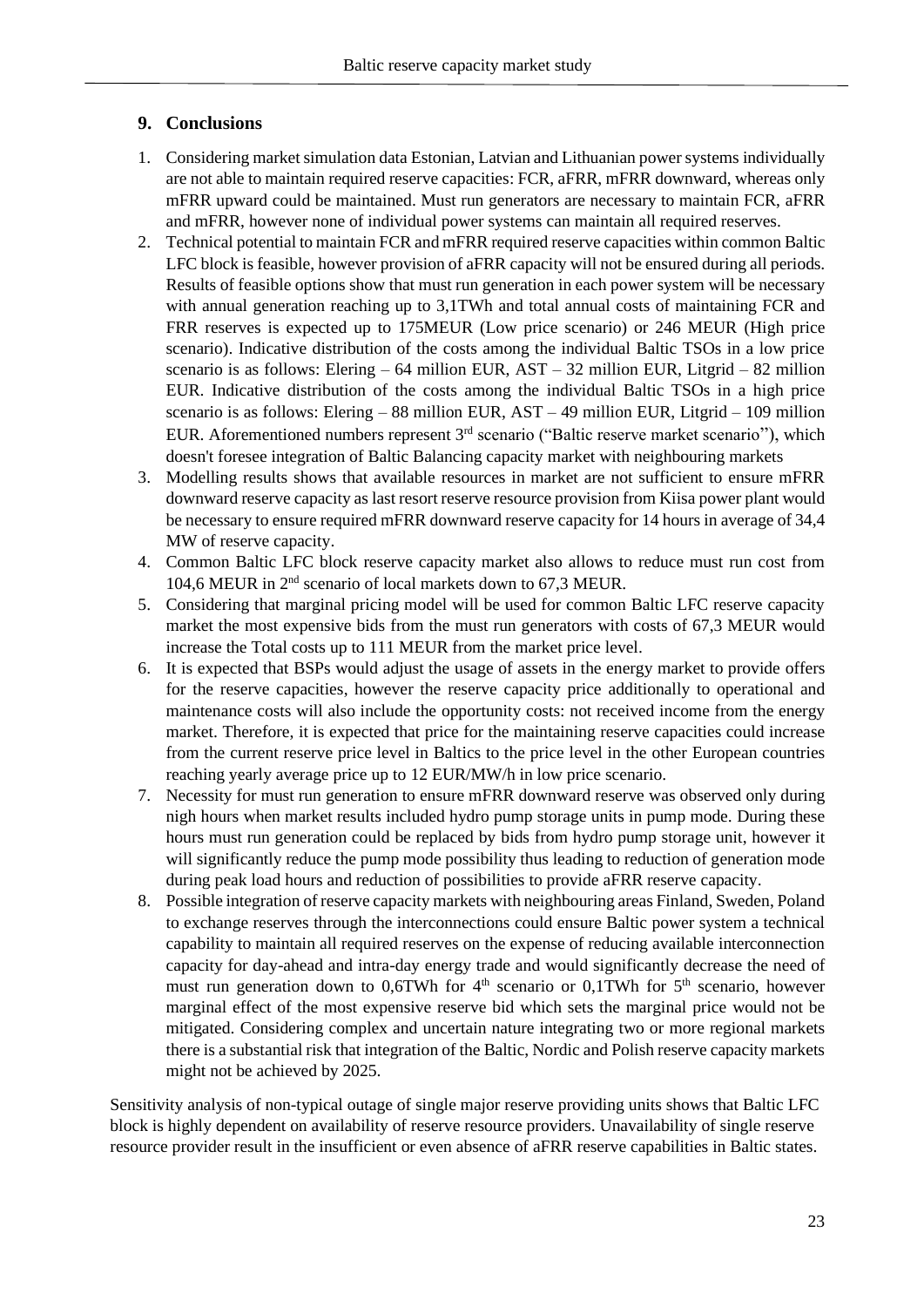## Annex.

#### **Scenario hourly data by country**

Scenario hourly data by country can be seen in the following graphs **Estonia** power balance hourly data:



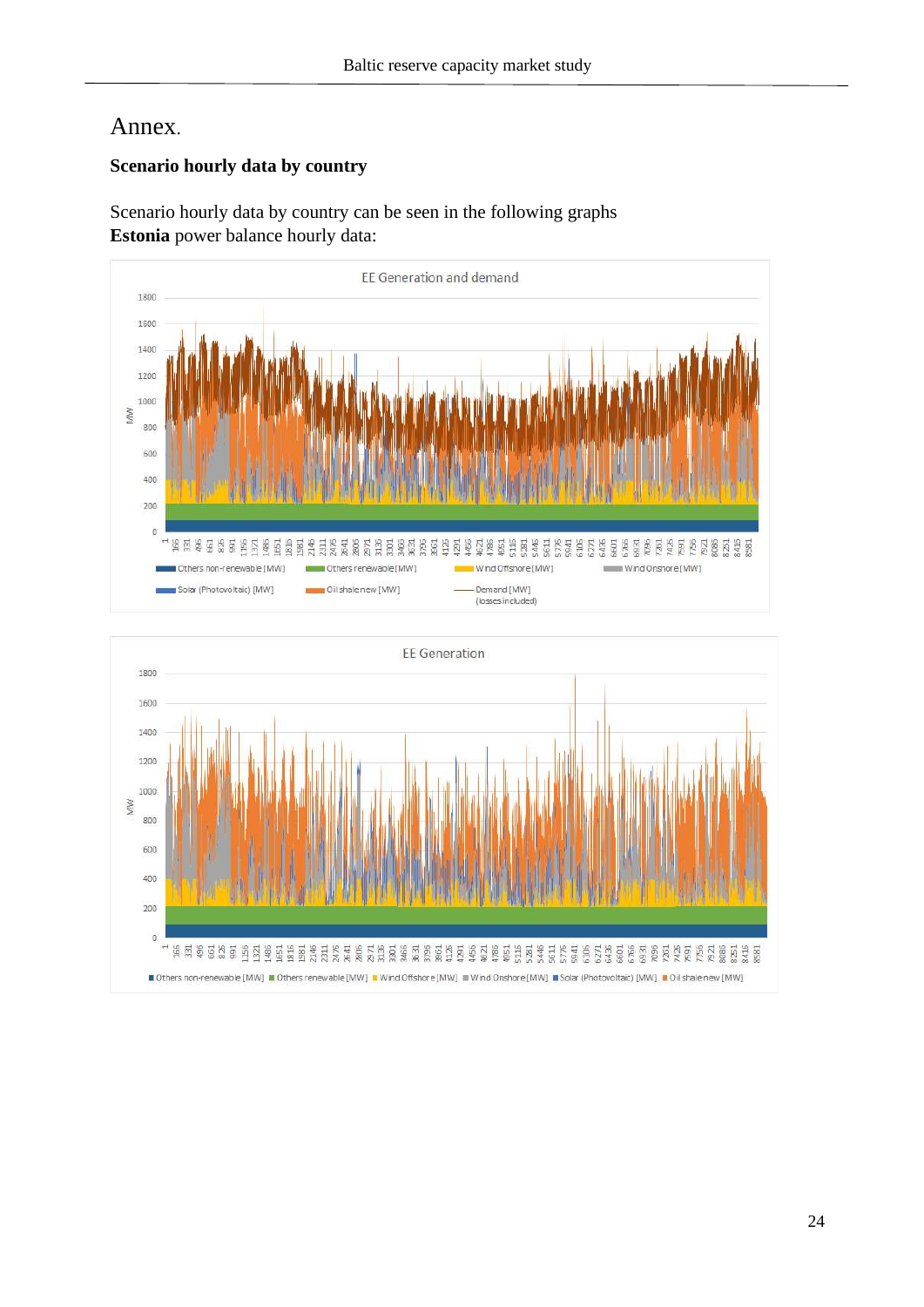

**Latvia** power system hourly data:

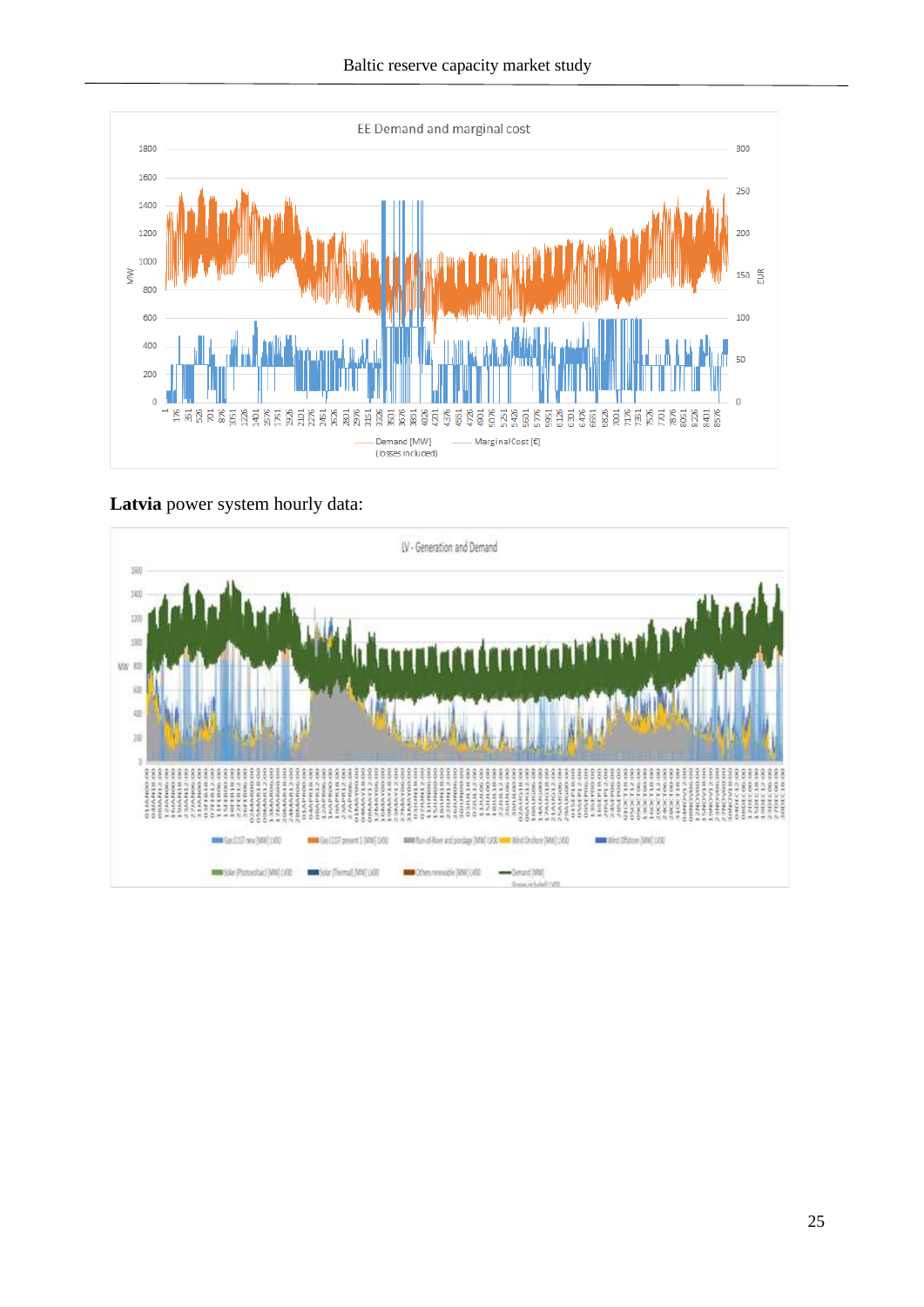



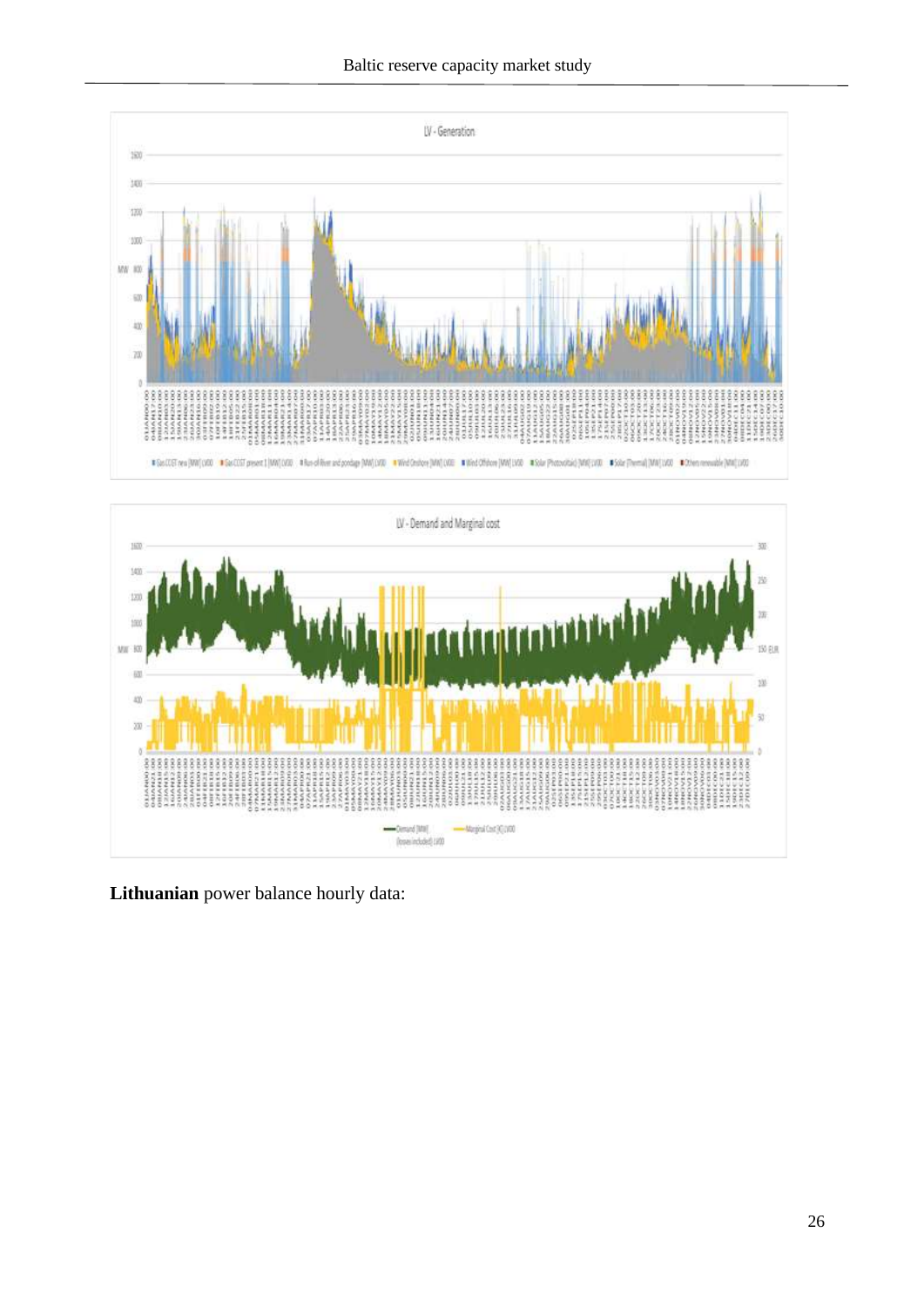



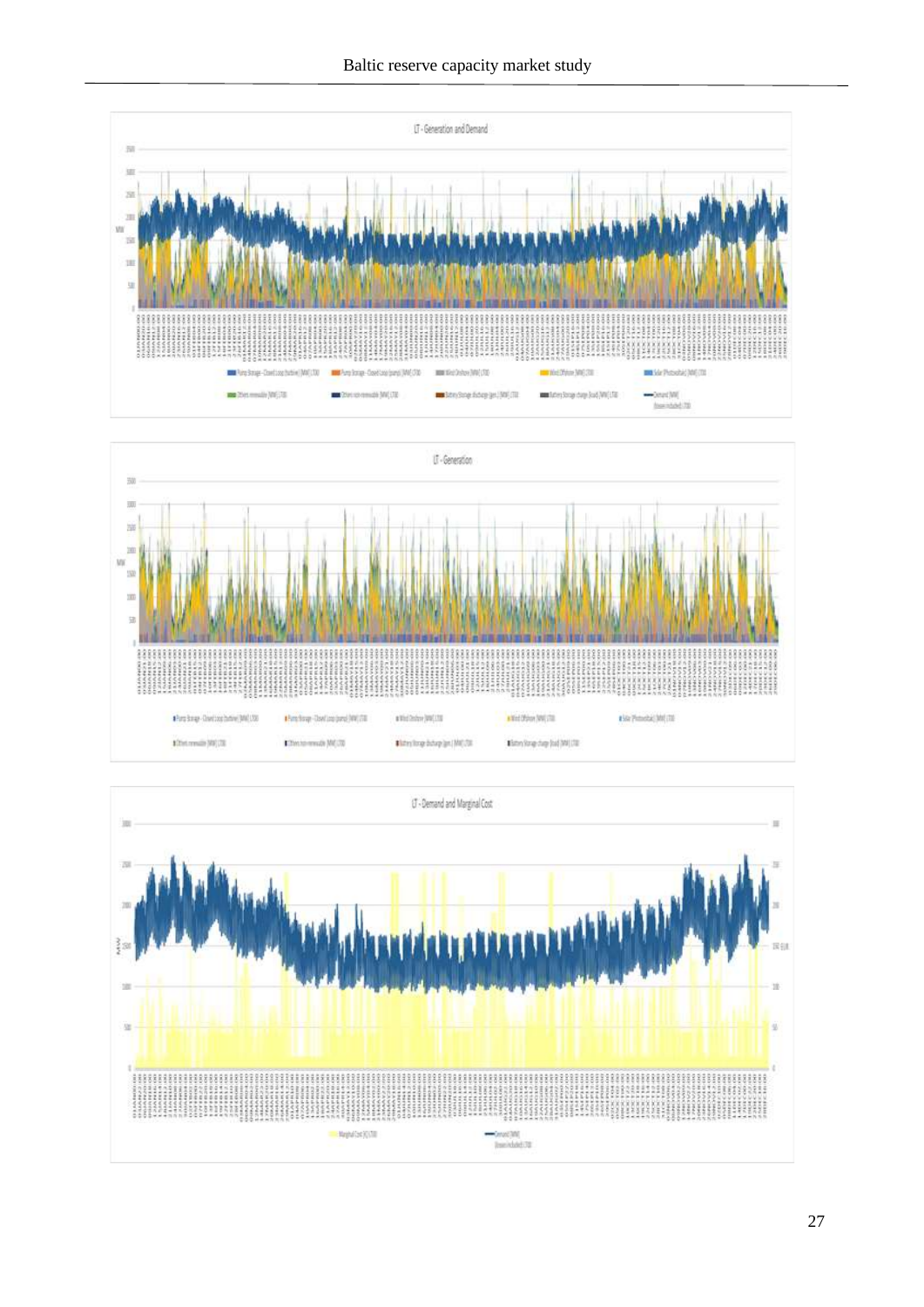



#### **Reserve capacity market price**

| Average price data per country and reserve type on the basis of "Prices of Procured Balancing" |
|------------------------------------------------------------------------------------------------|
| Reserves" data from ENTSO-E Transparency platform                                              |

|         | <b>FCR</b> | aFRR  |       |           | mFRR      |
|---------|------------|-------|-------|-----------|-----------|
|         |            | up    | down  | up        | down      |
| Croatia | <b>NA</b>  | 12.80 |       | 6.95      | <b>NA</b> |
| Czech   | 19.63      | 13.13 | 9.45  | 14.37     | 5.29      |
|         | 15.10      | 23.20 | 25.58 | <b>NA</b> | NA        |
| Hungary | 13.62      | 16.39 | 8.32  | NA        | <b>NA</b> |
| Sweden  | 16.80      | NA    | NA    | <b>NA</b> | NA        |
| Poland* | 1.27       | 1.29  | NA    | NA        | NA        |
| Finland | 21.63      | 13.37 | 12.97 | 2.80      | <b>NA</b> |
|         | 6.48       | NA    | NA    | <b>NA</b> | NA        |

\* - prices of FCR and aFRR upward markets in Poland was excluded from further analysis of price scenarios due to significant price difference (more than 10 times) from other areas and considering that central dispatch model is applied in Poland.